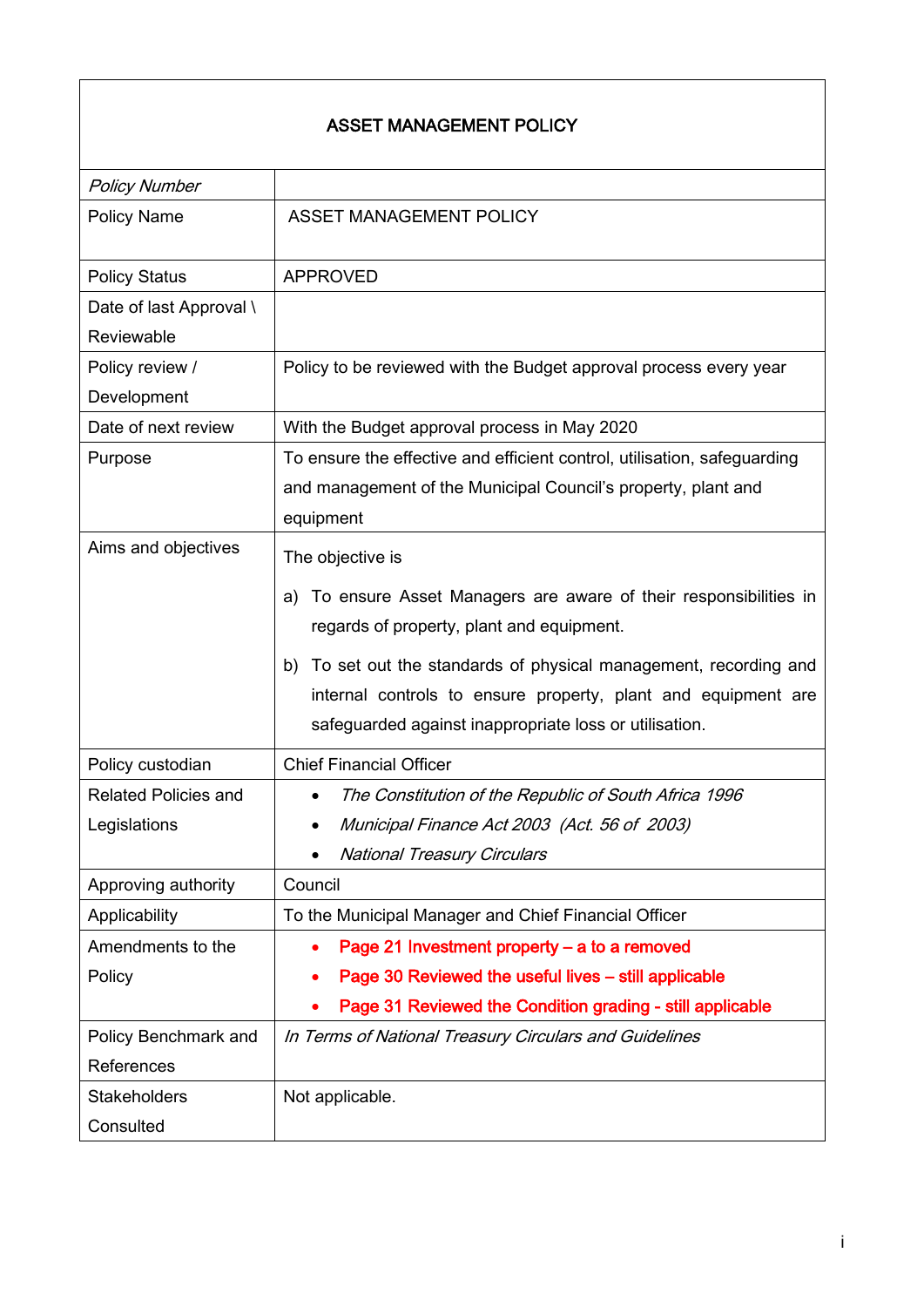| Accountability | • The Municipal Manager is accountable for the proper                  |
|----------------|------------------------------------------------------------------------|
|                | implementation of this policy in terms of the <i>Municipal Finance</i> |
|                | Act 2003 (Act. 56 of 2003)                                             |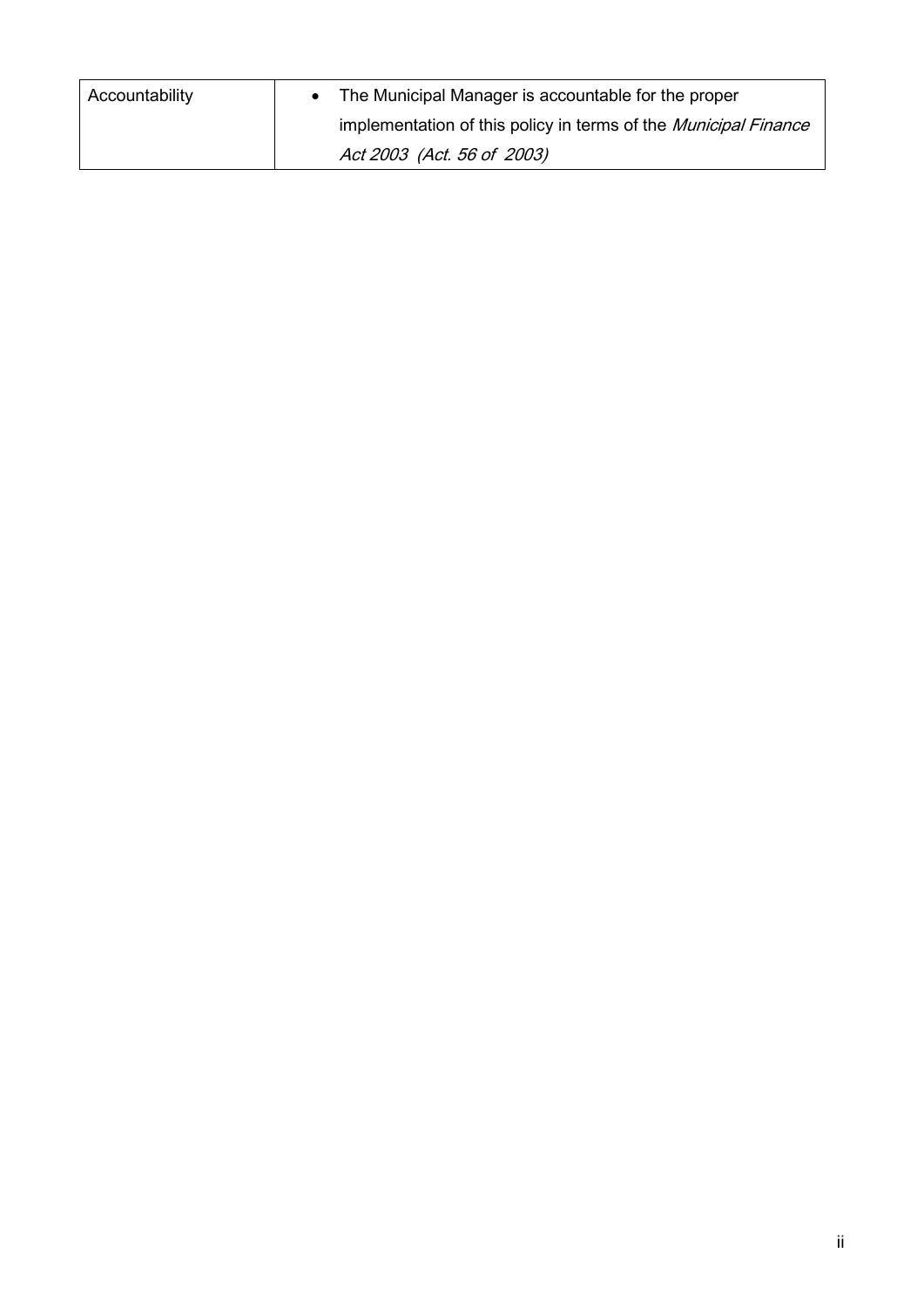## **MSUKALIGWA**

# **LOCAL MUNICIPALITY**

# **(MP 302)**



## **ASSET MANAGEMENT POLICY**

### **1 JULY 2020 – 30 JUNE 2021**

**Council Resolution: LM 685(b)/06/2020**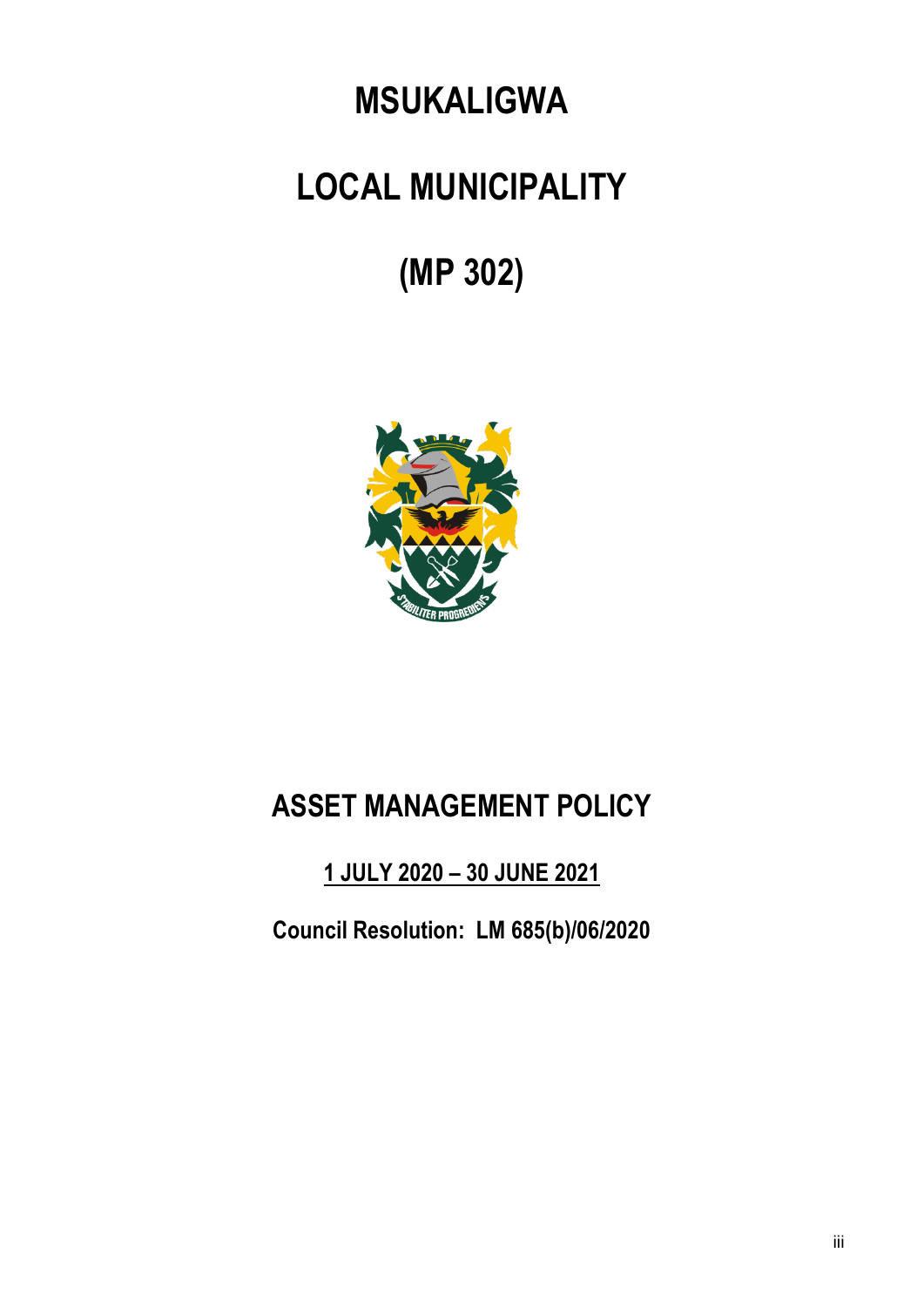#### **Table of Contents**

| 1.   |  |
|------|--|
| 2.   |  |
| 2.1  |  |
| 2.2  |  |
| 2.3  |  |
| 3.   |  |
| 3.1  |  |
| 4.   |  |
| 4.1  |  |
| 4.2  |  |
| 4.3  |  |
| 4.4  |  |
| 4.5  |  |
| 5.   |  |
| 6.   |  |
| 7.   |  |
| 7.1  |  |
| 7.2  |  |
| 8.   |  |
| 8.1  |  |
| 8.2  |  |
| 8.3  |  |
| 8.4  |  |
| 8.5  |  |
| 8.6  |  |
| 8.7  |  |
| 8.8  |  |
| 9.   |  |
| 9.1  |  |
| 9.2  |  |
| 9.3  |  |
| 9.4  |  |
| 9.5  |  |
| 10.  |  |
| 10.1 |  |
| 10.2 |  |
| 10.3 |  |
| 10.4 |  |
| 10.5 |  |
|      |  |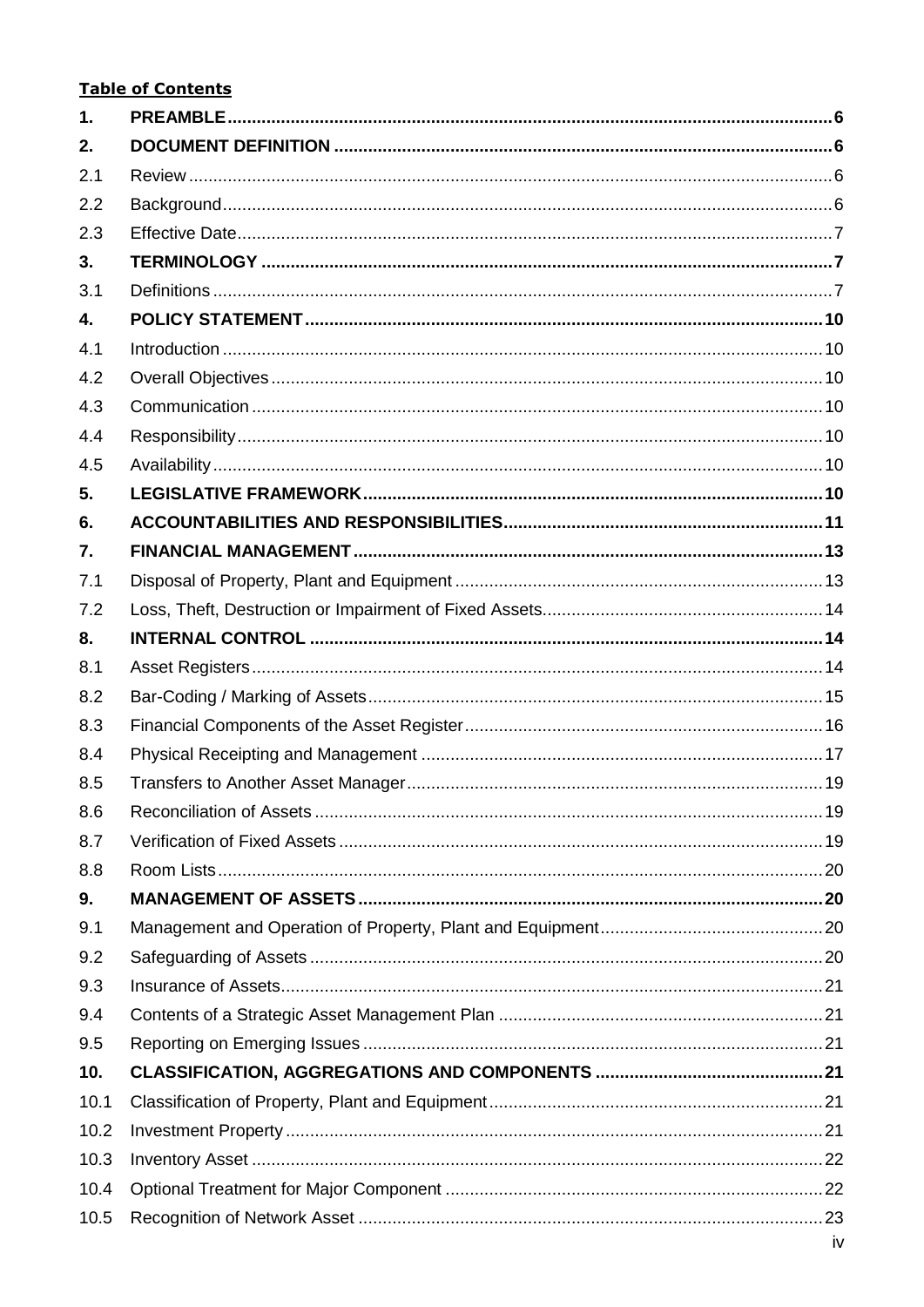| 10.6  |  |
|-------|--|
| 10.7  |  |
| 11.   |  |
| 11.1  |  |
| 11.2  |  |
| 11.3  |  |
| 11.4  |  |
| 11.5  |  |
| 11.6  |  |
| 11.7  |  |
| 11.8  |  |
| 11.9  |  |
| 11.10 |  |
| 11.11 |  |
| 11.12 |  |
| 11.13 |  |
| 11.14 |  |
| 11.15 |  |
| 11.16 |  |
| 11.17 |  |
| 12.   |  |
| 13.   |  |
| 14.   |  |
| 16.   |  |
| 17.   |  |
| 18.   |  |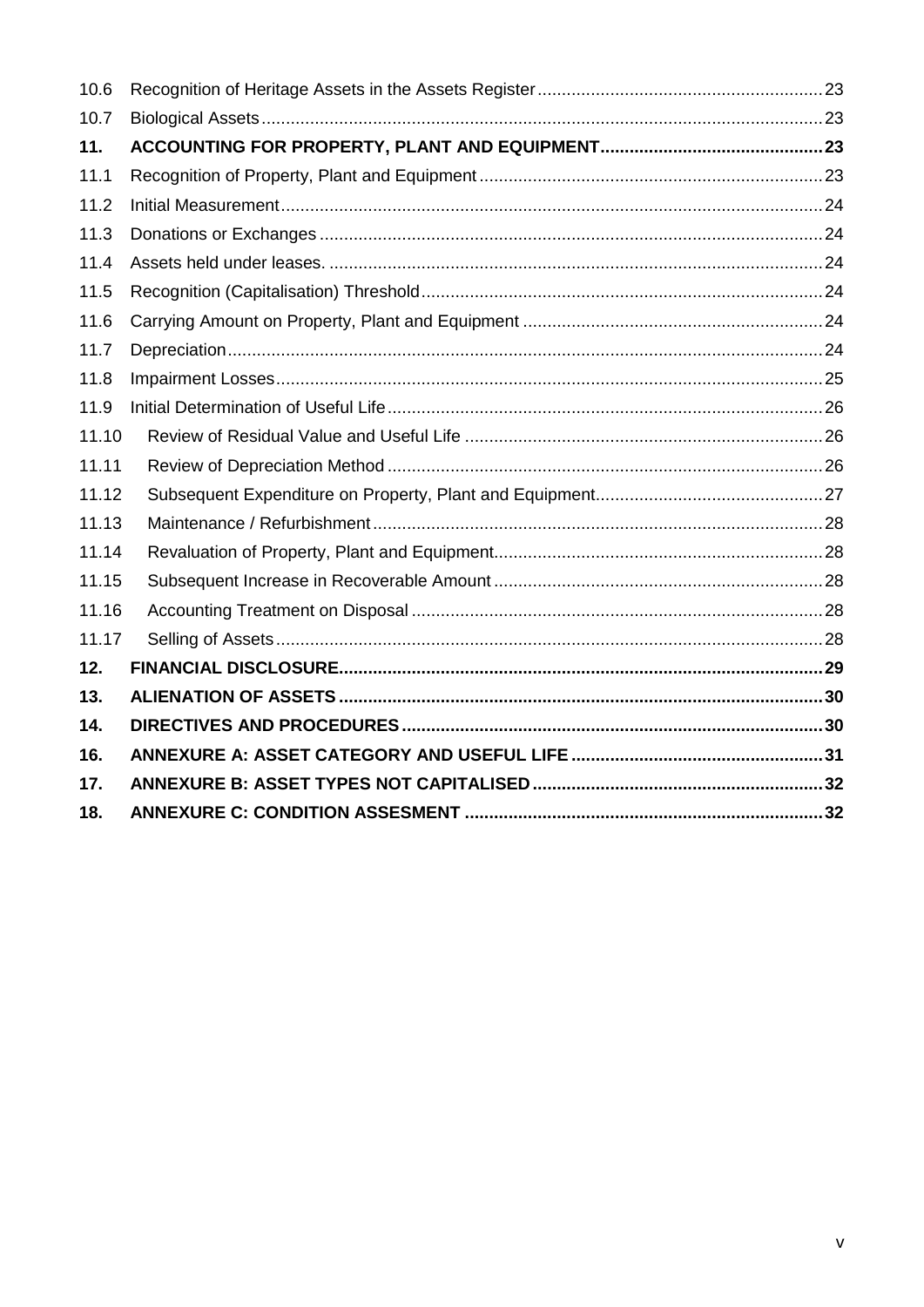#### <span id="page-5-0"></span>**1. PREAMBLE**

The Msukaligwa Local Municipality continuously endeavours to achieve best practice policies and procedures when managing the administration and operations of the Municipality.

This document indicates the policy of Msukaligwa Local Municipality for the management of its fixed assets. Detailed procedures are provided in a separate document. The policy commits the Municipality to establishing and maintaining an Asset Register that complies with the latest accounting standards, and managing the assets in a way that is aligned with the Municipality's strategic objectives and recognised good practice.

This document provides for:

- **i. Fair criteria in the evaluation of application for a cellular phone allowance;**
- **ii. Standardised documentation upon application; and**
- iii. Uniform guidelines in respect of processes, usage, management and maintenance of assets.

#### <span id="page-5-1"></span>**2. DOCUMENT DEFINITION**

#### <span id="page-5-2"></span>**2.1 Review**

- c) The policy shall be subjected to the review process after twelve months of its operation. It shall remain in operation even in the review process.
- d) The policy may also be reviewed at the instance of material changes necessitated by legislative developments.

#### <span id="page-5-3"></span>**2.2 Background**

- a) The utilisation and management of property, plant and equipment is the prime mechanism by which a Municipality can fulfil its constitutional mandates for:
	- i. Delivery of sustainable services;
	- ii. Social and economic development;
	- iii. Promoting a safe and healthy environment; and
	- iv. Providing the basic needs to the community.
- b) As trustees on behalf of the local community, the Municipality has a legislative and moral obligation to ensure it implements policies to safeguard the monetary value and future service provision invested in property, plant and equipment.
- c) The asset management policy deals with the municipal rules required to ensure the enforcement of appropriate stewardship of property, plant and equipment.
- d) Stewardship has two components being the:
	- i. Physical management by the Asset Managers, and Individuals; and
	- ii. Financial administration by the Chief Financial Officer.
- e) Both of the above will be under delegated powers from the Municipal Manager.
- f) Statutory provisions are being implemented to protect public property against arbitrary and inappropriate management or disposal by a local government.
- g) Accounting standards are being promulgated by the Accounting Standards Board to ensure the appropriate financial treatment for property, plant and equipment. The requirements of these new accounting standards include:
	- i. The compilation of Asset Registers covering all property, plant and equipment controlled by the Municipality;
	- ii. Accounting treatment for the acquisition, disposal, recording and depreciation of property, plant and equipment; and
	- iii. The standards to which these financial records must be maintained.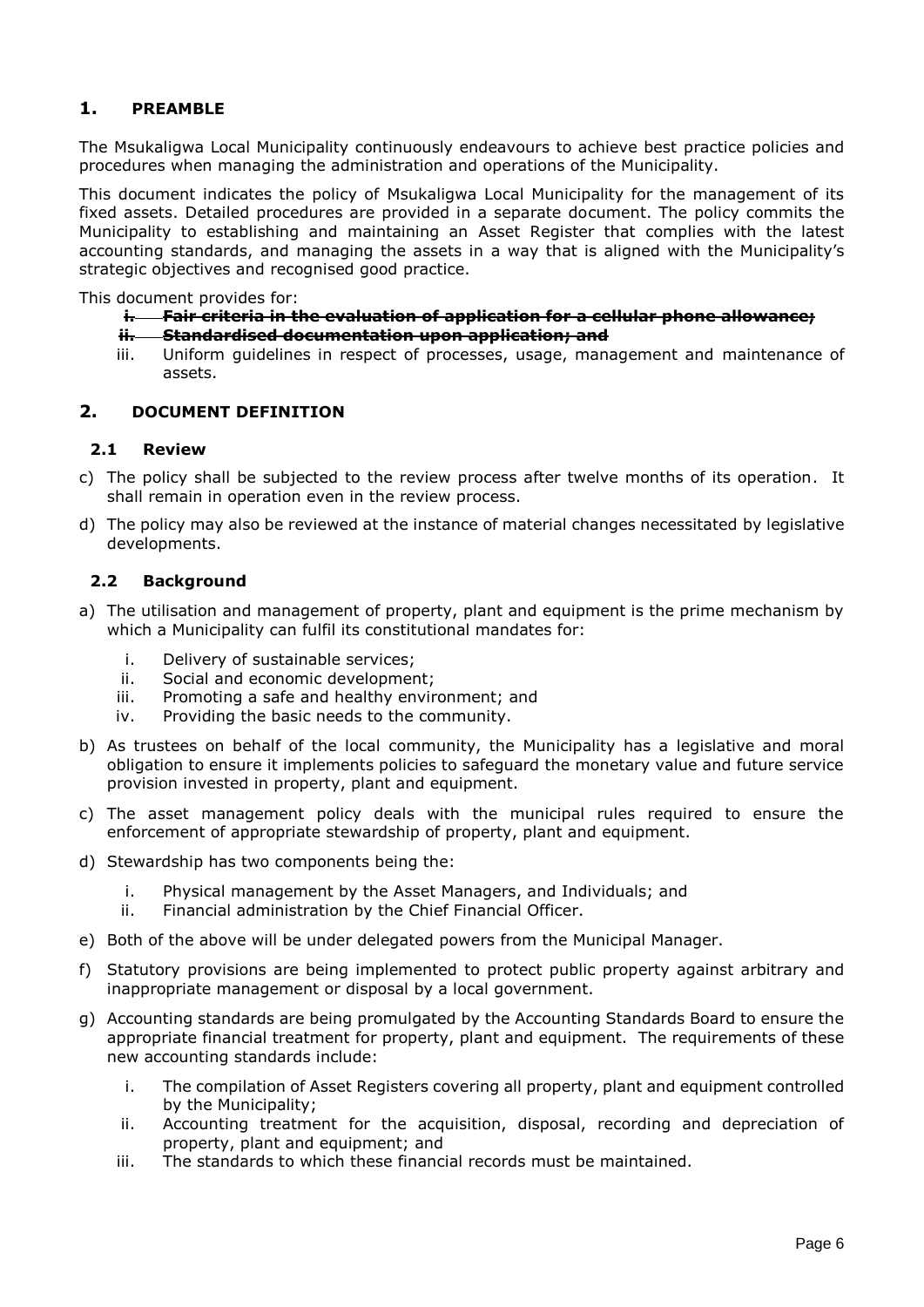#### <span id="page-6-0"></span>**2.3 Effective Date**

The Asset Management Policy and Procedure Manual will come into effect from **1 July 2021** as per Council resolution \_\_\_\_\_\_\_\_\_\_\_\_\_\_\_\_\_\_\_\_\_\_\_\_\_\_\_.

#### <span id="page-6-1"></span>**3. TERMINOLOGY**

#### <span id="page-6-2"></span>**3.1 Definitions**

| Municipality                         | Means the Msukaligwa Local Municipality.                                                                                                                                                                                                                                                                                                                                                                                                                                   |
|--------------------------------------|----------------------------------------------------------------------------------------------------------------------------------------------------------------------------------------------------------------------------------------------------------------------------------------------------------------------------------------------------------------------------------------------------------------------------------------------------------------------------|
| <b>Executive Mayor</b>               | Means an Executive Mayor elected in terms of section 55 of the Municipal<br>Structures Act 117 of 1998.                                                                                                                                                                                                                                                                                                                                                                    |
| Speaker                              | Means a Speaker elected in terms of section 36 of the Municipal<br>Structures Act 117 of 1998.                                                                                                                                                                                                                                                                                                                                                                             |
| <b>Mayoral Committee</b>             | Means a Mayoral Committee member elected in terms of section 60 of<br>the Municipal Structures Act 117 of 1998.                                                                                                                                                                                                                                                                                                                                                            |
| Municipal Manager                    | Means a person appointed by the Municipality in terms of section 82 of<br>the Municipal Structures Act and who are the Head of Administration<br>and also the Accounting Officer for the Municipality.                                                                                                                                                                                                                                                                     |
| Head of Department                   | Means a person appointed by the Municipality in terms of section 57 of<br>the Municipal Structures Act and who is the Head of a Department within<br>the Msukaligwa Local Municipality.                                                                                                                                                                                                                                                                                    |
| Official                             | Means any other personnel appointed by the Msukaligwa Local<br>Municipality on post levels 3 to 19.                                                                                                                                                                                                                                                                                                                                                                        |
| <b>Accounting Standards</b><br>Board | Was established by the Public Finance Management Act to set standards<br>of Generally Recognised Accounting Practice (GRAP) as required by the<br>Constitution of the Republic of South Africa.                                                                                                                                                                                                                                                                            |
| Assets                               | Are resources controlled by an entity as the result of past events and<br>from which future economic benefits or future service potential is<br>expected to flow to the entity.                                                                                                                                                                                                                                                                                            |
| Asset Manager                        | Is the "senior manager" who has the functional accountability for and<br>control of the physical management of a particular set of assets in order<br>to achieve the Municipality's strategic objectives relevant to his/her<br>directorate. The execution of this responsibility will require the Asset<br>Manager to plan and control the acquisition, utilisation, management<br>and disposal of this set of assets to optimize the achievement of these<br>objectives. |
| Asset categories                     | Are the main $-$ and sub groups used for the classification of assets as<br>defined by National Treasury. The Chief financial Officer must ensure<br>that all assets are as prescribed by the current standards, classified<br>under the following headings in the Asset Register:                                                                                                                                                                                         |
|                                      | Property, Plant & Equipment - defined as tangible assets that are held<br>by a Municipality for use in the production of goods or supply of goods<br>as services, for rental to others for administrative purpose and are<br>expected to be used for more than one period.                                                                                                                                                                                                 |
|                                      | Community assets - defined as any asset that contributes to the<br>community's well-being. Examples are parks, libraries and fire stations.                                                                                                                                                                                                                                                                                                                                |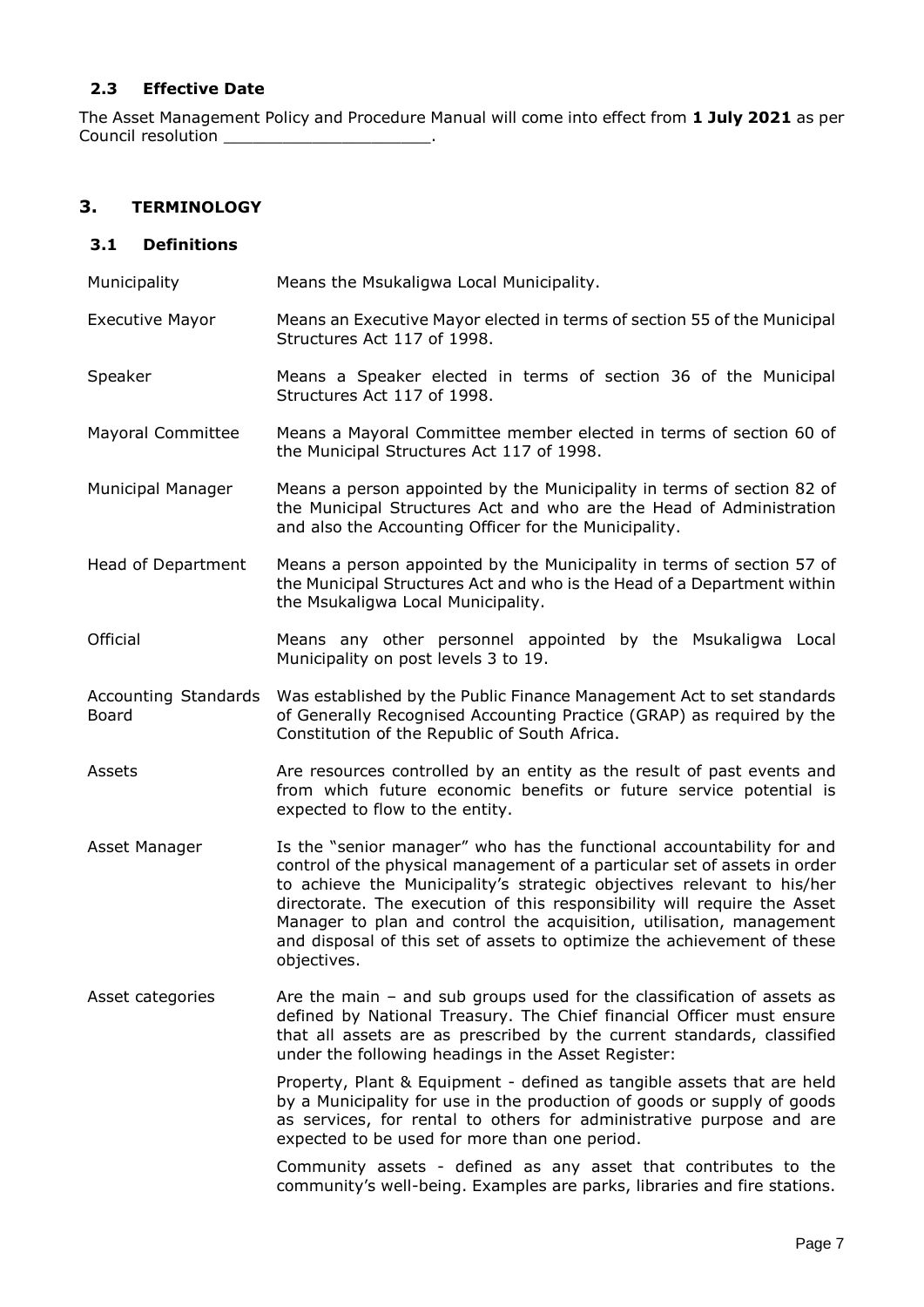Heritage assets - defined as assets held indefinitely for the benefit of present and future generations and have a cultural, environmental, historical, natural, scientific terminology and significant resources. Examples are works of art, historical buildings and statues. (GRAP 103)

- Asset champion An official delegated by the Asset Manager in his / her department or section to assist in performing asset management related functions.
- Asset Register A data source that records information of individual assets. The recorded information must include, amongst other information, the asset description, unique asset number, location, etc.
- Attractive items Items of property, plant or equipment that is not significant enough for financial recognition in the fixed Asset Register but is attractive enough to warrant special safeguarding. Such items shall be controlled through departmental attractive items (inventory) register
- Biological asset Refers to a living animal or plant.
- Book Value The amount at which an asset is recognized after deducting any accumulated depreciation and accumulated impairment losses
- Capitalisation The recognition of expenditure as an Asset in the Financial Asset Register.
- Carrying amount The amount at which an asset is included in the statement of financial position after deducting any accumulated depreciation thereon.
- Cost The amount of cash or cash equivalents paid or the fair value of the other consideration given to acquire an asset at the time of its acquisition or construction plus cost incidental to the acquisition or acquirement. Also known as historical cost / value.
- Cost of acquisition All the costs incurred in bringing an item of plant, property or equipment to the required condition and location for its intended use.
- Deferred maintenance The extent of preventative maintenance that has not been performed.
- Depreciation The systematic allocation of the depreciable amount of an asset over its useful life and therefore reflects the consumption of economic benefit or service potential of the asset.
- Depreciable amount The cost of an asset, or other amount of an asset, or other amount substituted for cost in the financial statements, less its residual value
- Disposal The process when an asset becomes surplus, redundant, obsolete, unserviceable or irreparable; the Municipality will dispose of such assets which include transfer, sale, donation in a manner that maximizes the useful life of the asset without incurring operating costs that exceed the benefits derived.
- Fair value The amount for which an asset could be exchanged between knowledgeable willing parties in an arm's length transaction.

Financial Register (FAR) The controlled register recording the financial and other key details for all municipal assets recognised in accordance with this policy

GRAP Stands for "generally recognized accounting practice" and is part of Generally Accepted Accounting Practices.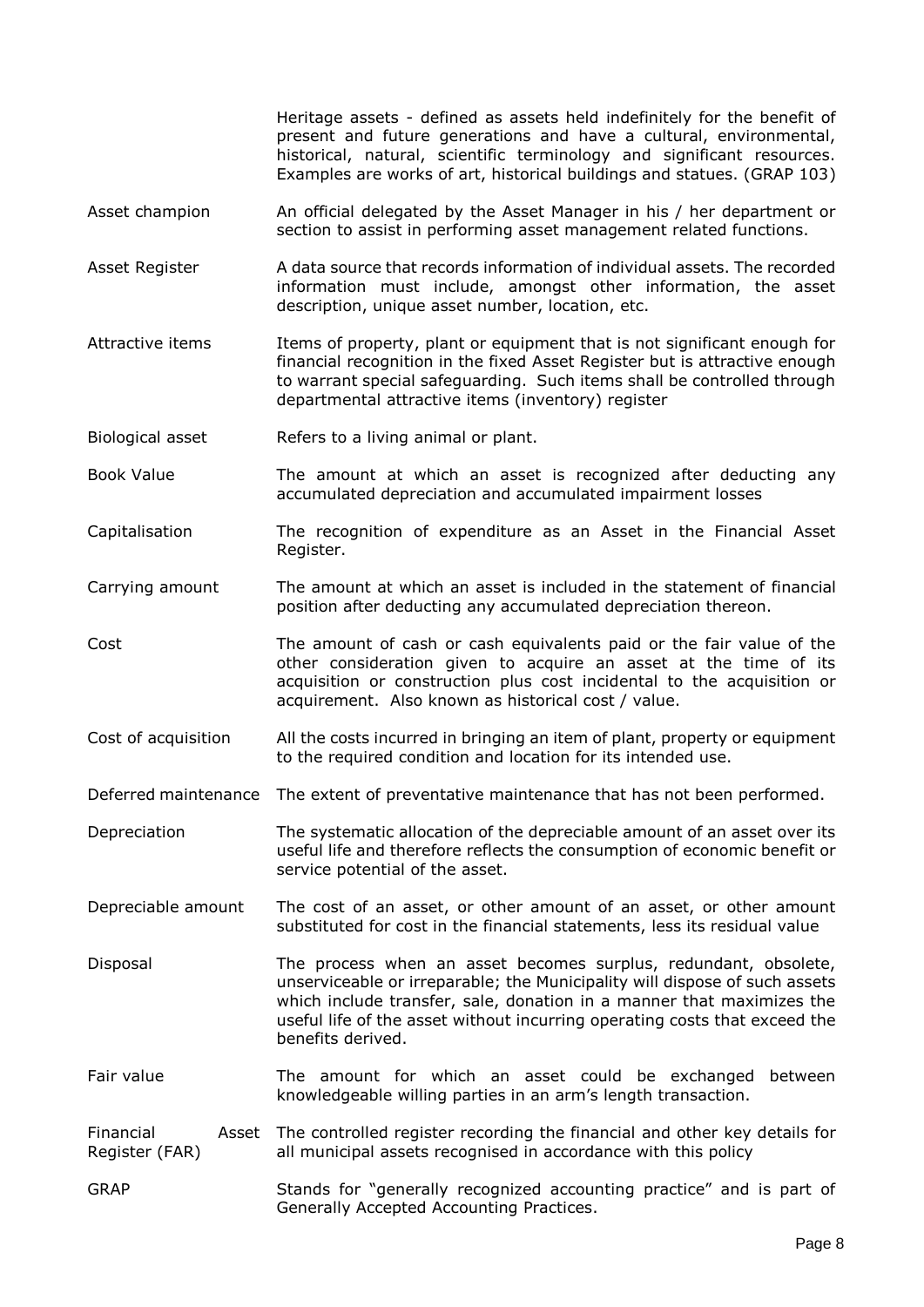- Impairment Impairment is the loss in the future economic benefits or service potential of an asset, over and above the systematic recognition of the loss of the asset's future economic benefits or service potential through depreciation or use. The recoverable amount of an asset is less than the carry value of such an asset.
- Infrastructure Assets Defined as assets that are part of a network or similar assets, are specialized in nature and do not have alternative use, they are immovable and / or subject to constraints on disposal. Example – Roads, water, reticulation schemes, sewer purification, electricity assets and trade mains.
- Investment property Defined as a property (lane / building or part of building or both) held by owner or by the lessee under finance lease to earn rentals or for use in production or supply of goods or services or for administrative purposes as in the ordinary course of operations.
- Maintenance **IS considered operating expenses incurred in ensuring that the useful** operating life of assets is attained.
- Other assets Defined as assets utilized in operations, except any land as buildings owned or acquired by the Municipality with the intention of selling such property in the ordinary course of business; or

Land or buildings owned by the Municipality with the intention of developing such property for the purpose of selling it in the ordinary cause of business, shall be accounted for as inventory, and not included as either PPE or Investment Property. Example – Plant & Equipment.

- Preventative maintenance Maintenance which is required on a systematic basis to ensure that the original assessed future economic benefit or potential service portion or relevant asset is realized hence that the fixed asset reaches its estimated useful life.
- Replacement value The net amount that the Municipality expected to obtain
- Recoverable amount The amount that the Municipality expects to recover from the future use of an asset, including its residual value on disposal.
- Recognition The process by which expenditure is included in the Financial Asset Register as an asset (s).
- Residual value Is the net amount that the Municipality expects to obtain for an asset at the end of its useful life after deducting the expected costs of disposal.
- Senior manager Manager referred to in section 56 of the Municipal Systems Act being someone reporting directly to the Municipal Manager.
- Stewardship The act of taking care of and managing property, plant or equipment on behalf of another.
- Useful life The Is either:

The estimated period of time over which the future economic benefits or future service potential embodied in an asset are expected to be consumed by the Municipality; or

The estimated total service potential expressed in terms of production or similar units that is expected to be obtained from the asset by the Municipality.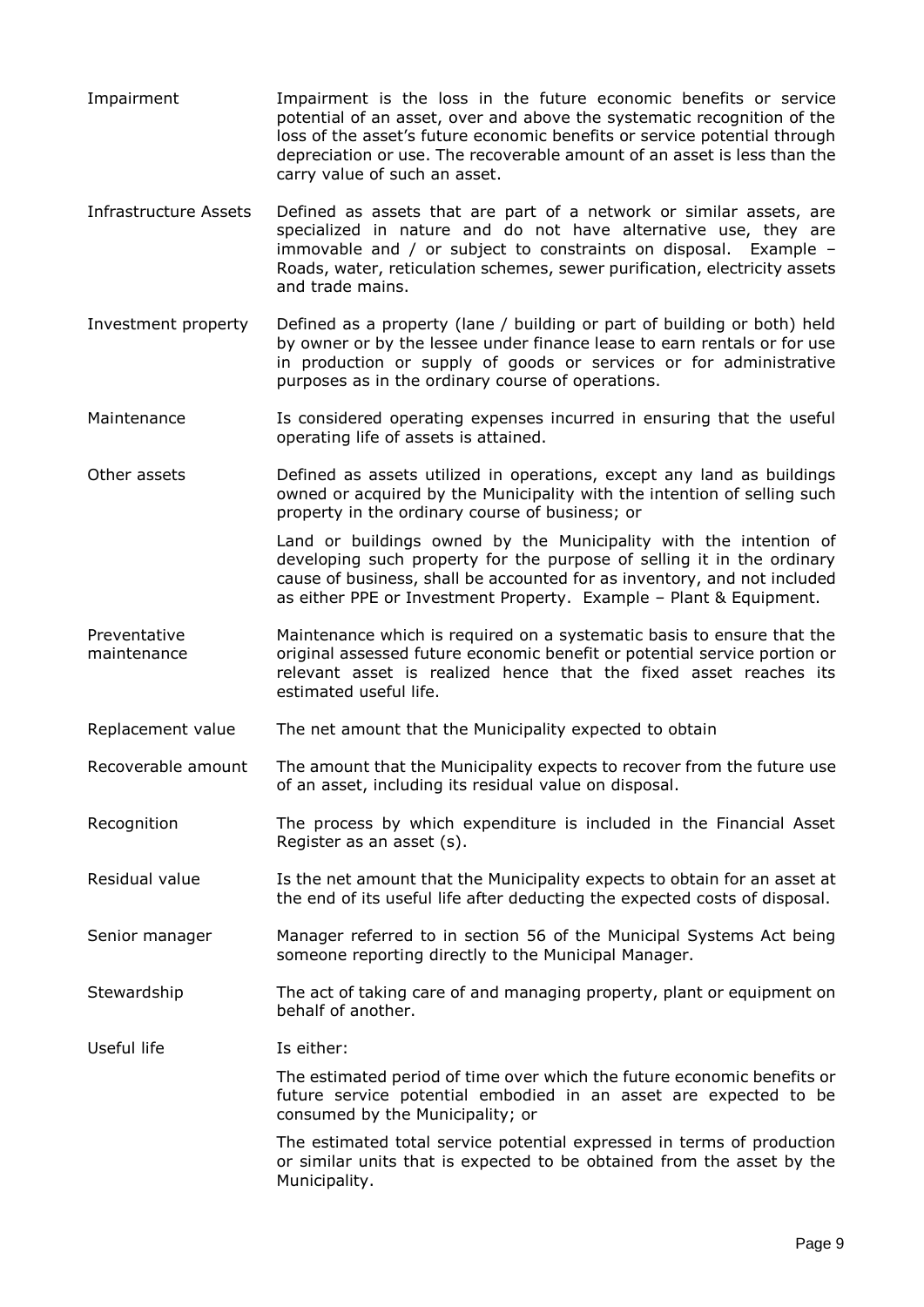#### <span id="page-9-0"></span>**4. POLICY STATEMENT**

#### <span id="page-9-1"></span>**4.1 Introduction**

The Municipality believes that Asset Management Policy is important to ensure effective and efficient utilization of public funds and accountability thereof is heavily dependent on accurate recording and accounting treatment.

#### <span id="page-9-2"></span>**4.2 Overall Objectives**

- h) To ensure the effective and efficient control, utilisation, safeguarding and management of the Municipal Council's property, plant and equipment.
- i) To ensure Asset Managers are aware of their responsibilities in regards of property, plant and equipment.
- j) To set out the standards of physical management, recording and internal controls to ensure property, plant and equipment are safeguarded against inappropriate loss or utilisation.
- k) To specify the process required before expenditure on property, plant and equipment occurs.
- l) To prescribe the accounting treatment for property, plant and equipment in the Municipal Council including:
	- i. The criteria to be met before expenditure can be capitalised as an item of property, plant and equipment;
	- ii. The criteria for determining the initial cost of the different items of property, plant and equipment;
	- iii. The method of calculating depreciation for different items of property, plant and equipment,
	- iv. The criteria for capitalising subsequent expenditure on property, plant and equipment;
	- v. The policy for scrapping and disposal of property, plant and equipment; and
	- vi. The classification of property, plant and equipment.

m) To emphasise a culture of accountability over assets.

#### <span id="page-9-3"></span>**4.3 Communication**

All correspondence with regard to this Policy shall be addressed to the Director: Corporate Services.

#### <span id="page-9-4"></span>**4.4 Responsibility**

It is the responsibility of the Municipal Manager to update policy, administer administration and control all assets belonging to the Municipality.

#### <span id="page-9-5"></span>**4.5 Availability**

A copy of this Policy and other relevant documentation is available on the Msukaligwa Local Municipality's website.

#### <span id="page-9-6"></span>**5. LEGISLATIVE FRAMEWORK**

- a) The South African Constitution requires municipalities to strive, within their financial and administrative capacity, to achieve the following objects:
	- i. Providing demographic and accountable government for local communities;
	- ii. Ensuring the provision of services to communities in a sustainable manner;
	- iii. Promoting social and economic development;
	- iv. Promoting a safe and healthy environment; and
	- v. Encouraging the involvement of communities and community organisations in matters of local government.
- b) This policy must comply with all relevant legislative requirements including:
	- i. The Constitution of the Republic of South Africa, 1996;
	- ii. Municipal Structures Act, 1998;
	- iii. Municipal Systems Act, 2000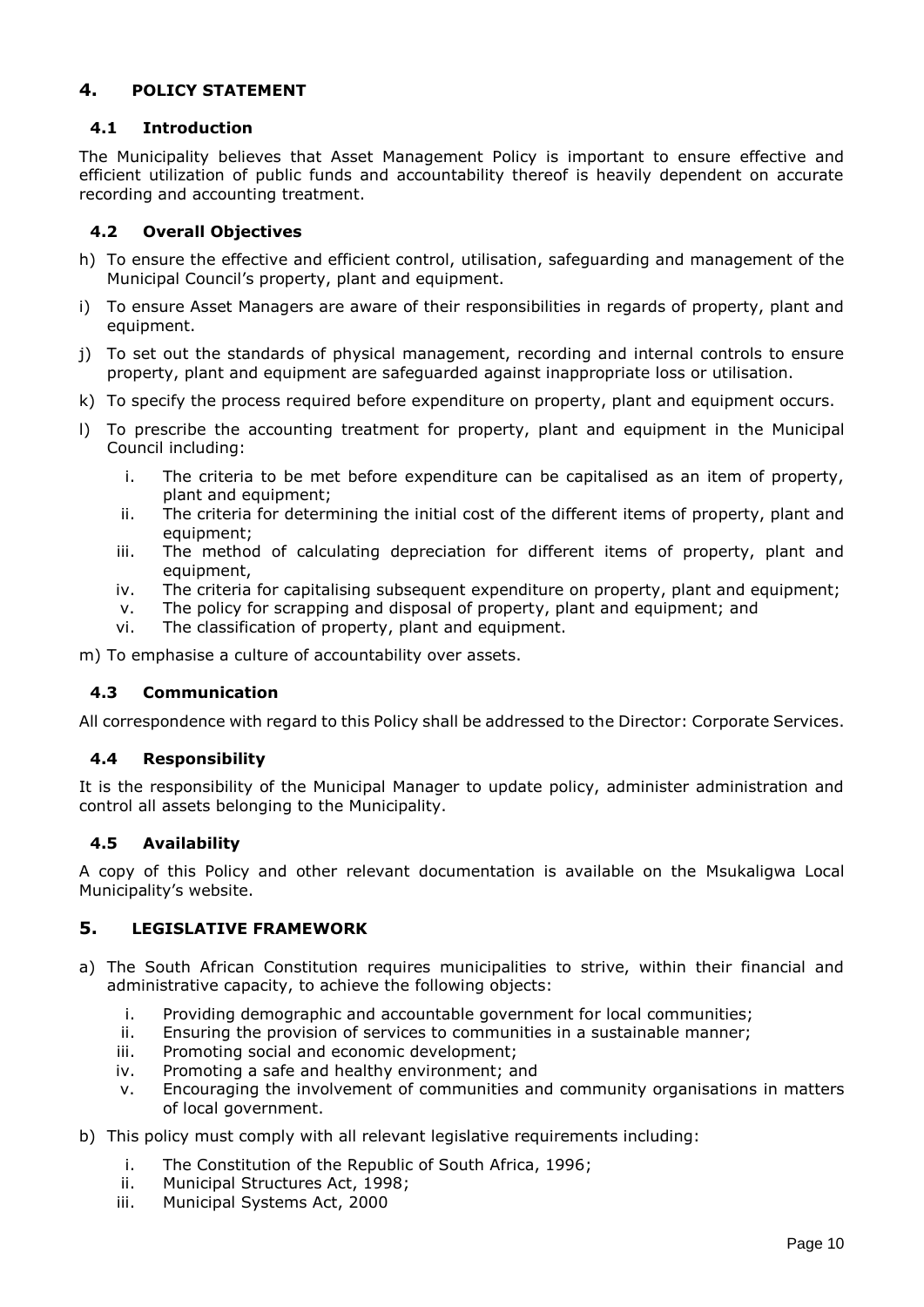- iv. Division of Revenue Act (enacted annually);
- v. Municipal Finance Management Bill, 2002;
- vi. Municipal Finance Management Act Final Asset Management Guide; and
- vii. Municipal Asset Transfer Regulation.
- c) This policy must comply with the standards specified by the Accounting Standards Board. The relevant currently recognised accounting standards include:
	- i. GRAP 1 Presentation of AFS

#### **ii. GRAP 3 Accounting Policies, Changes in Accounting Estimates and Errors**

- iii. GRAP 11 Construction Contracts
- iv. GRAP 12 Inventory
- v. GRAP 13 Leases
- vi. GRAP 16 Investment property;
- vii. GRAP 17 Property, Plant and Equipment;
- viii. GRAP 21 Impairment of non-cash generating assets
- ix. GRAP 26 Impairment of cash generating assets
- x. IAS 36 Impairment of assets;
- xi. GRAP 100 Non-current assets held for sale and discontinued operations; and
- xii. GRAP 102 Intangible assets.
- xiii. GRAP 101 Biological Assets
- xiv. GRAP 103 Heritage Assets

This policy will be updated annually or whenever legislative or accounting standard amendments significantly change the requirements pertaining to asset management in general and the administration of property, plant and equipment.

This policy does not overrule the requirement to comply with other policies like procurement, tendering or budget policies. The Chief Financial Officer will provide guidance or adjust this policy where an apparent conflict exists between this policy and other policies, legislation or regulations. In any event legislative requirements take precedence over any local policy.

#### <span id="page-10-0"></span>**6. ACCOUNTABILITIES AND RESPONSIBILITIES**

- a) The Municipal Manager is accountable for the management of the assets of the Municipality, including the safeguarding and the maintenance of those assets.
- b) The Municipal Manager must ensure that:
	- i. The Municipality has and maintains a management, accounting and information system that accounts for the assets of the Municipality;
	- ii. The Municipality's assets are valued in accordance with standards of generally recognised accounting practice;
	- iii. That the Municipality has and maintains a system of internal control of assets , including an Asset Register;
	- iv. That senior managers and their teams comply with this policy; and
	- v. Approve temporary and / or permanent transfers of moveable assets between departments.
- c) Under the scheme of delegation, The Chief Financial Officer is responsible to the Municipal Manager to ensure that the financial investment in the municipalities' assets is safeguarded and maintained.
- d) The Chief Financial Officer must ensure that:
	- i. Appropriate systems of financial management and internal control are established and carried out diligently;
	- ii. Systems are established in order that the financial and other resources of the Municipality are utilised effectively, efficiently, economically and transparently;
	- iii. Systems are established to prevent any unauthorised, irregular or fruitless or wasteful expenditure, and losses resulting from criminal or negligent conduct.
	- iv. The systems, processes and registers required to substantiate the financial values of the municipalities' assets are maintained to standards sufficient to satisfy the requirements of the Auditor-General.
	- v. Financial processes are established and maintained to ensure the Municipality's financial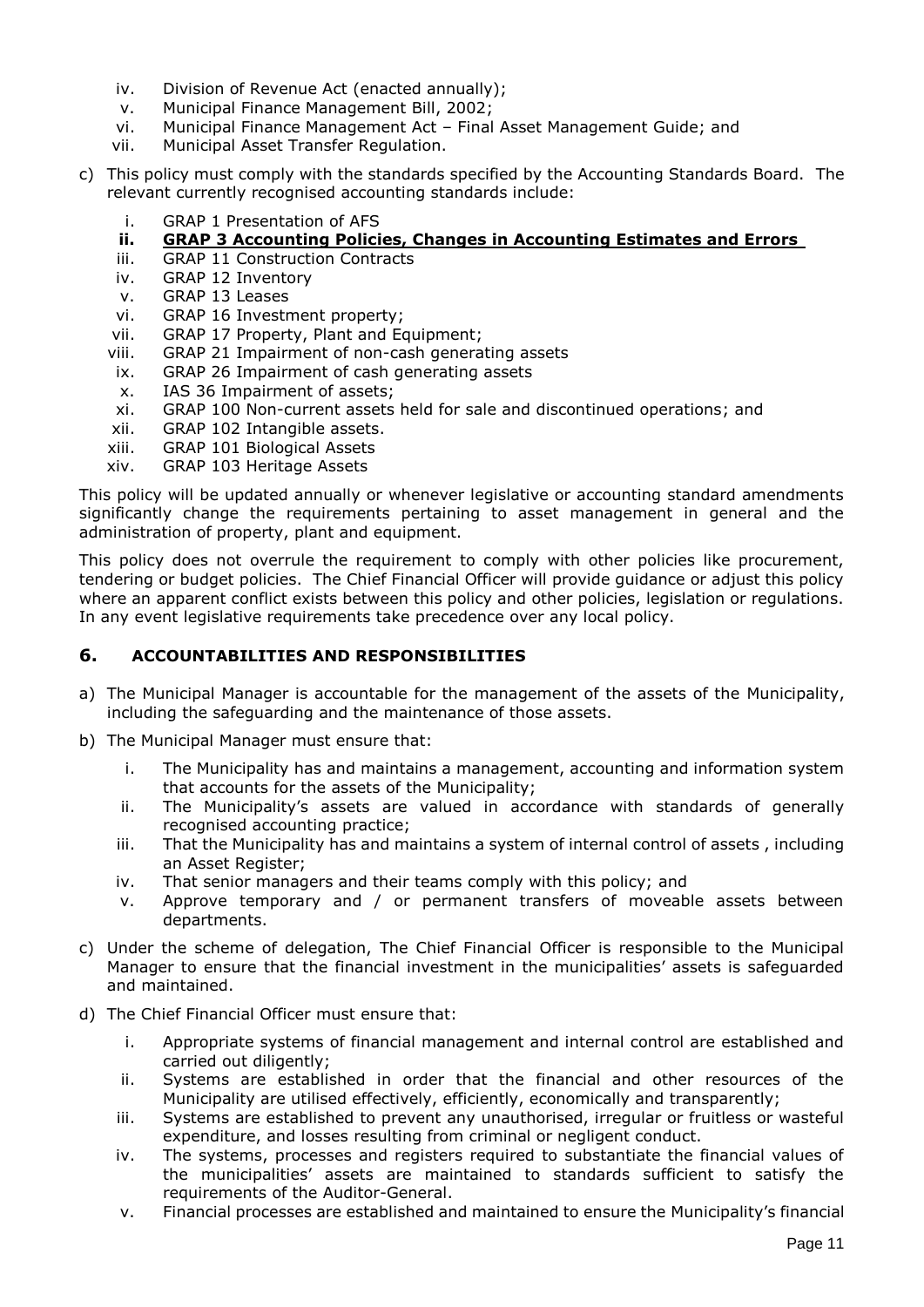resources are optimally utilised through appropriate asset plan, budgeting, purchasing, maintenance and disposal decisions.

- vi. The Municipal Manager is advised on the exercise of powers and duties pertaining to the financial administration of assets;
- vii. The senior managers and senior management teams are advised on the exercise of their powers and duties pertaining to the financial administration of assets;
- viii. This policy and any supporting procedures or guidelines are established, maintained and effectively communicated.
- ix. Within the scheme of delegation, the Chief Financial Officer may delegate or otherwise assign responsibility for performing these functions but will remain accountable for ensuring these activities are performed.
- x. Approve reclassification of assets as alternative items and subsequent transfer of such items to departmental attractive item register.
- e) Asset Manager must ensure that:
	- i. Appropriate systems of physical management and control are established and carried out for assets in their area of responsibility;
	- ii. The municipal resources assigned to them are utilised effectively, efficiently, economically and transparently;
	- iii. Any unauthorised, irregular or fruitless or wasteful utilisation, and losses resulting from criminal or negligent conduct, are prevented;
	- iv. Their asset management systems and controls can provide an accurate, reliable and up to date account of assets under their control.
	- v. They are able to justify that their asset plans, budgets, purchasing, maintenance and disposal decisions optimally achieve the Municipality's strategic objectives.
	- vi. Within the scheme of delegation, the Asset Manager may delegate or otherwise assign responsibility for performing these functions but they will remain accountable for ensuring these activities are performed.
	- vii. To certify in writing at each financial year-end that he / she has assessed all assets under his / her control for impairment, and review of useful lives.
	- viii. The full facts of cases are reported in writing to the Chief Financial Officer, Accounting Officer and subsequently to the Council in the event of an asset or attractive item being demolished, destroyed, damaged or any occurrence of any other event materially affecting its value.
	- ix. Approve the temporary or permanent transfers of a moveable asset between departments as determined in the "Powers of Delegation" of the Municipality.
	- x. The Chief Financial Officer is informed in writing at least once per annum, of all moveable and immoveable property, plant and equipment to be included for insurance purposes.
	- xi. Bi-annual verification of property, plant and equipment as part of the annual reporting process, required by regulatory and legislator prescriptions in co-ordination with the Chief Financial Officer, is done.
- f) Asset holder:

An employee to whom assets have been allocated is directly responsible for those assets and must ensure that:

- i. No movement of the assets form his / her office takes place without approval from the delegated authority;
- ii. Physical assets correspond with assets reflected on the Asset Register e.g. the correct item descriptions and asset identification numbers; and
- iii. Any losses / discrepancies / damages are immediately reported to the asset controller / sub-asset controller.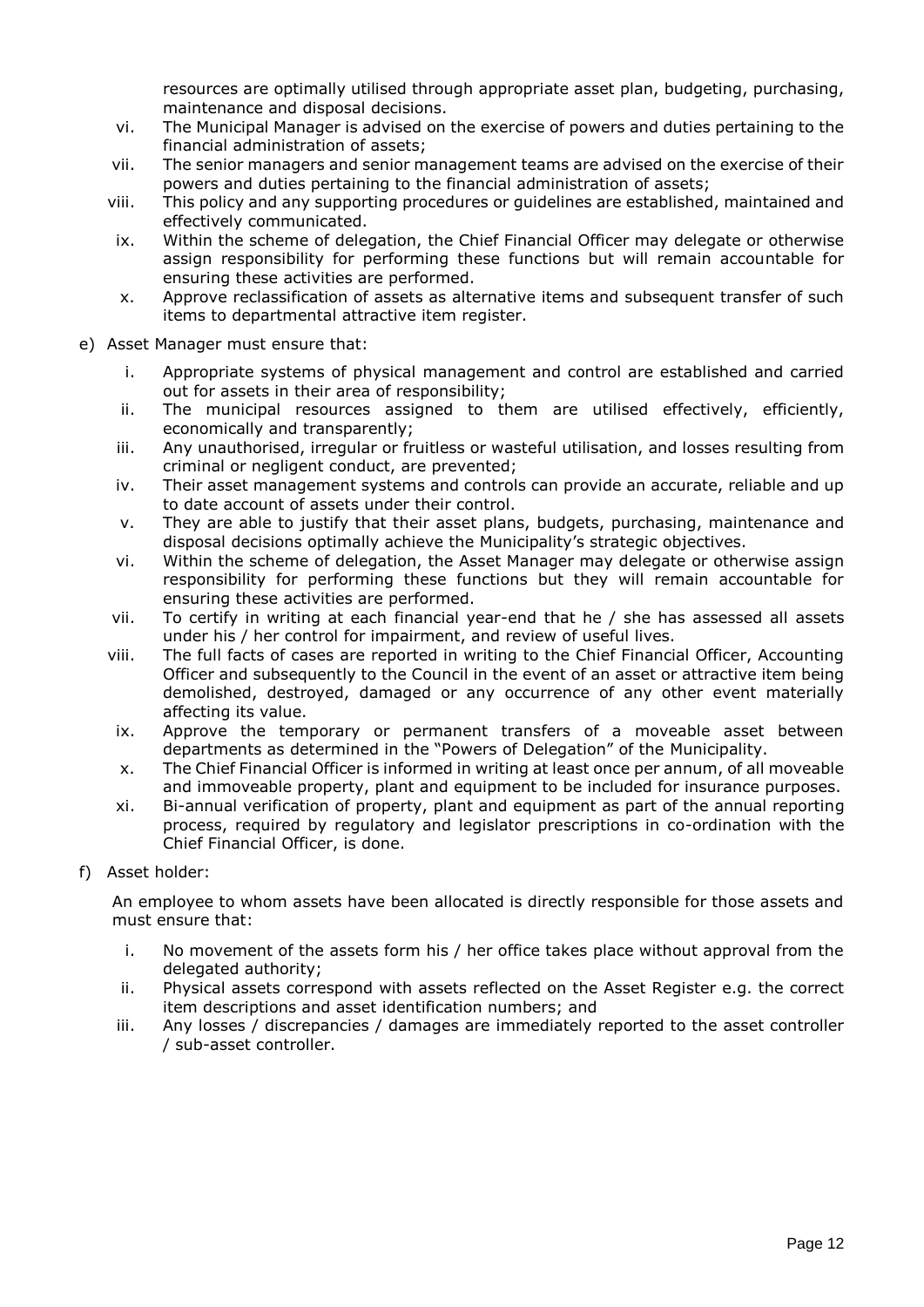#### <span id="page-12-0"></span>**7. FINANCIAL MANAGEMENT**

#### <span id="page-12-1"></span>**7.1 Disposal of Property, Plant and Equipment**

- a) The Municipality may not transfer ownership as a result of a sale or other transaction or otherwise permanently dispose of a non-current asset needed to provide the minimum level of basic Municipality services, subject to stipulation in the municipal assets transfer regulations.
- b) The Municipality may transfer ownership or otherwise dispose of a non-current asset other than one contemplated above but only after the Council, in a meeting open to the public:
	- i. Has decided on reasonable grounds that the asset is not needed to provide the minimum level of basic municipal services; and
	- ii. Has considered the fair market value of the asset and the economic and community value to be received in exchange for the asset.
- c) The decision that a specific non-current asset is not needed to provide the minimum level of basic municipal services, may not be reversed by the Municipality after that asset been sold, transferred or otherwise disposed of.
- d) Within the scheme of delegation, the Municipal Manager may approve the disposal of an item of property, plant and equipment.
- e) The disposal of an item of property, plant and equipment must be fair, equitable, transparent, competitive and cost effective and comply with any prescribed regulatory framework for municipal supply chain management.
- f) Transfer of assets to another Municipality, Municipal Entity, National Department or Provincial Department is excluded from these provisions, but must be done in accordance with a prescribed framework (Municipal Transfer Regulations).
- g) Asset Managers are responsible to prepare a list of redundant or obsolete assets and /or inventory items at least once per annum.
- h) The Fixed Asset Transfer / Move Sign-off Form should be appropriately completed for assets to be transferred to stores.
- i) The form should be signed by the current user, the new asset user, the managers / HOD of the current and new users, and the relevant official within the Asset Management Section.
- j) Absolutely no transfer of assets may take place without proper documentation being appropriately filled in and authorised.
- k) The security staff controlling the entrances to buildings must record details of the assets in a register, which must be signed by the person removing the asset.
- l) The Municipality may transfer ownership or otherwise dispose of a non-current asset, but only after the Council, in a meeting open to the public:
	- i. Has decided on reasonable grounds that the asset is not needed to provide the minimum level of basic municipal services, and
	- ii. Has considered the fair market value of the asset and the economic and community value to be received in exchange for the asset.
- m) The decision that a specific non-current asset is not needed to provide the minimum level of basic municipal services, may not be reversed by the Municipality after that asset has been sold, transferred or otherwise disposed of.
- n) Within the scheme of delegation, the Municipal Manager may approve the disposal of an item of property, plant and equipment
- o) Asset Managers are responsible to prepare a list of redundant or obsolete assets and /or inventory items at least once per annum.
- p) Auctions must be held annually to dispose of obsolete / redundant assets.
- q) The Functional Heads, Stores and Finance must determine the auction dates in conjunction with the appointed auctioneer.
- r) The relevant official of the Chief Financial Officer's office must submit a summary of the income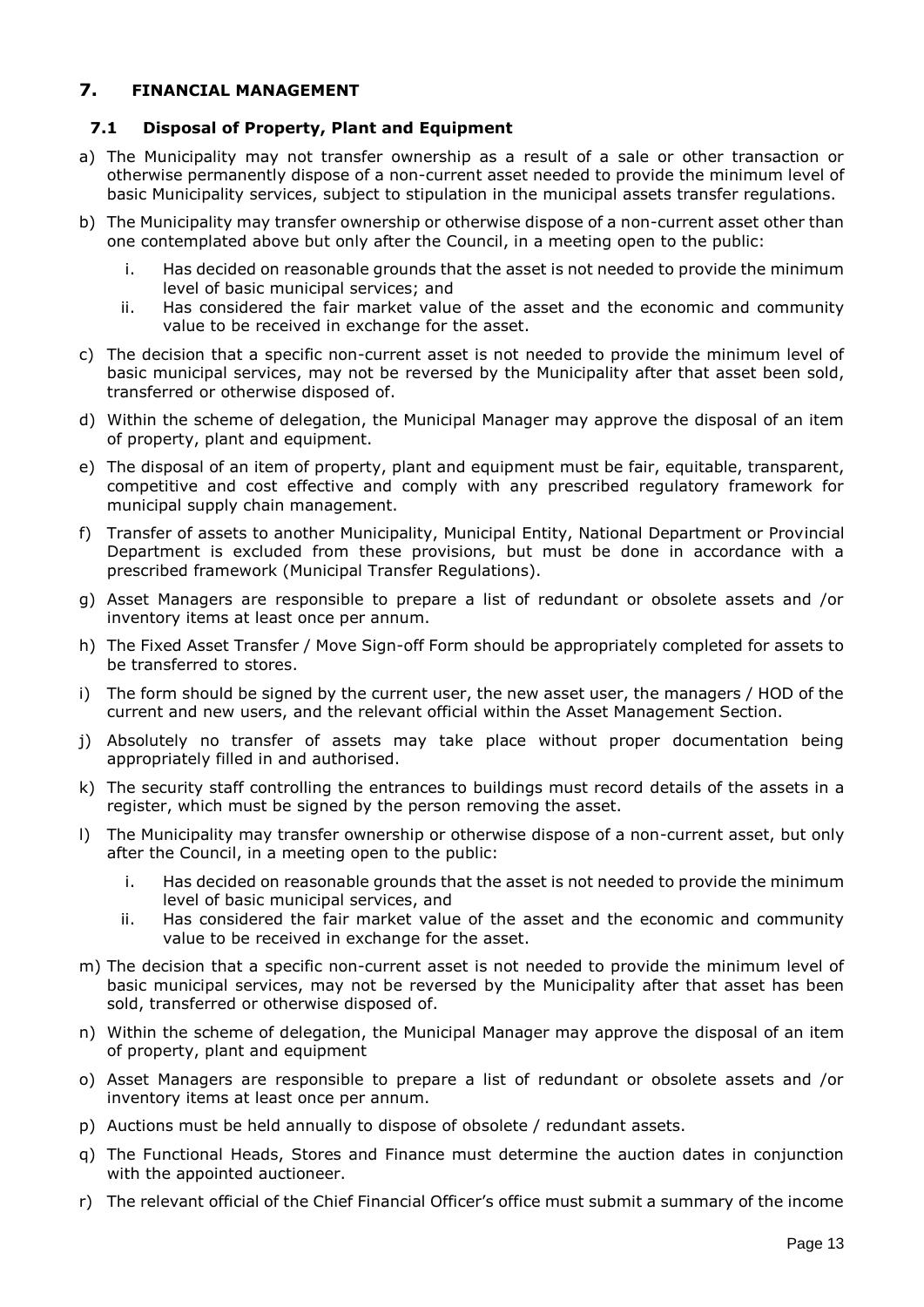and expenditure of the auction to the Internal Audit Section.

- s) Assets not sold at the auction must be reported to the Council together with recommendations on how to dispose of them.
- t) The Asset Management Section must be advised of the sale prices, within seven days after the auction.
- u) Asset Management Section will only finally thereafter remove the asset/s from the assets register.
- v) In cases where a specialised or high valued obsolete or redundant item does not achieve a predetermined reserve price on an auction, the following procedures must be followed:
	- i. Withdraw the item from the auction;
	- ii. Invite quotations for the item by advertising in Daily and Regional newspapers;
	- iii. Obtain more than three written quotations from Institutions or Companies, which deals with or utilizes similar equipment or vehicles;
	- iv. Obtain approval from the relevant Departmental Head; and
	- v. Sell the item to the highest bidder.
- w) If less than three quotations were obtained, a written motivation should be placed on file for audit purposes indicating the steps taken to ensure that the item was disposed of at the highest attainable price.

#### <span id="page-13-0"></span>**7.2 Loss, Theft, Destruction or Impairment of Fixed Assets**

- a) The director of a relevant section after reporting to the SAPS any loss or theft, should also report the theft to the Asset Management Section for the Asset Register to be updated and for insurance purposes
- b) The Fixed Asset Transfer / Move Sign-off Form should be appropriately completed and approved for assets to be transferred.
- c) The Municipality should obtain Council approval for assets to be written off.
- d) Impairment assessments will be done an all assets during verification. Impairment will be based on the condition of the asset, which will determine the remaining service potential.

#### <span id="page-13-1"></span>**8. INTERNAL CONTROL**

#### <span id="page-13-2"></span>**8.1 Asset Registers**

#### **8.1.1Establishment and Management of the Asset Register**

- a) The Chief Financial Officer is responsible for establishing and maintaining the Council's Asset Register.
- b) The Chief Financial Officer is responsible for ensuring the maintenance of that part of the Asset Register containing key financial data on each item of Property, Plant or Equipment that satisfies the criterion for recognition.
- c) Asset Managers are responsible for ensuring the establishment and maintenance of entries in the Asset Register for assets within their control. They will also be responsible for establishing and maintaining any additional register or database required demonstrating their physical management of their assets.
- d) Each Asset Manager is responsible to ensure that sufficient controls exist to substantiate the quantity, value, location and condition of all assets in their registers.
- e) The Chief Financial Officer is responsible for establishing and maintaining the Council's Asset Register.
- f) There will be two major types of assets recorded:
	- i. Fixed or immovable assets like buildings, roads or electricity, sewerage and water networks; and
	- ii. Movable assets like cabinets, chairs, computers, desks, etc.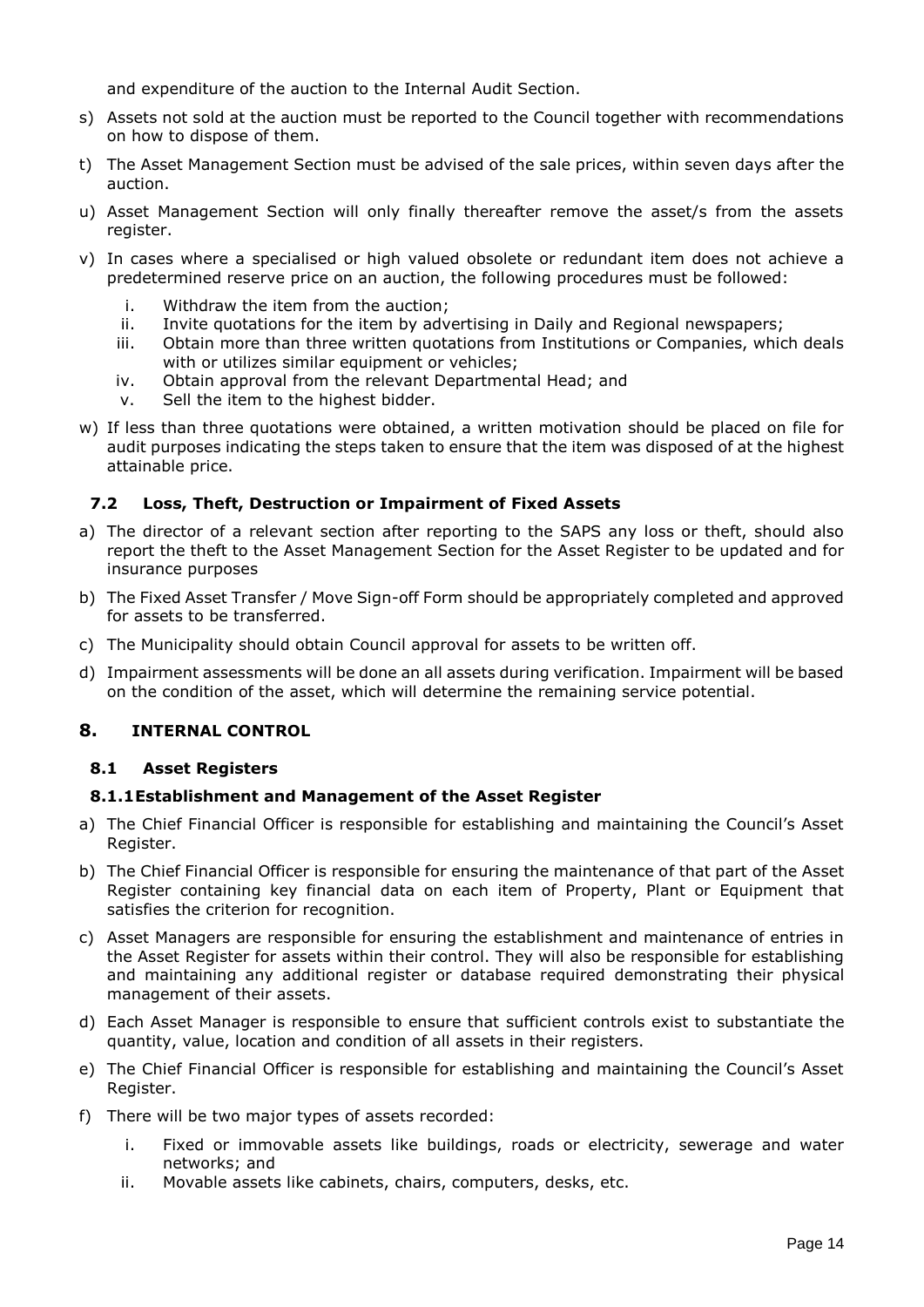- g) The Chief Financial Officer is responsible for ensuring the maintenance of that part of the Asset Register containing key financial data on each item of Property, Plant or Equipment that satisfies the criterion for recognition.
- h) It shall be the responsibility of Asset Management Section to maintain, reconcile and update the assets register on a monthly basis in order to ensure that a fair value of the Municipality's assets is reflected.
- i) Individual assets of asset types determined from time to time must be reflected in the Assets Register.
- j) All changes to the assets register on the asset system must be authorised and various levels of security must be put into place.

#### <span id="page-14-0"></span>**8.2 Bar-Coding / Marking of Assets**

- a) Assets must be physically bar-coded / marked for identification purposes, where applicable.
- b) In instances where it is not possible to barcode the use of GPS coordinates or paint where barcodes can fall-off
- c) Identification bar-codes / marks must not be tampered with nor removed.
- d) Bar coding is important to:
	- i. Provide an accurate method of identifying individual assets;
	- ii. Aid in the annual physical inventory;
	- iii. Control the location of all physical assets; and
	- iv. Aid in maintenance of fixed assets.
- e) Fixed property and plant are not bar coded; such as:
	- i. Buildings (record legal description in asset record);
	- ii. Land (record legal description in asset record); and
	- iii. Infrastructural assets.

#### **8.2.1 General**

- a) The label must be applied on the side from which the asset is used.
- b) The label is applied on the top right-hand side of the asset.
- c) Avoid sides which could be moved against a wall or other assets.
- d) Avoid positions low on the ground / floor.
- e) Do not label higher than 2 meters above the floor.
- f) Avoid labelling on top of surfaces where damage could occur.
- g) Label major part of asset not on replaceable drawer or door.
- h) A scanner must be able to read the label with ease; Avoid positions where the natural hand scan motion is impaired.

#### **8.2.2 Procedures**

- a) Assets must be physically bar-coded / marked for identification purposes, where applicable.
- b) Identification bar-codes / marks must not be tampered with nor removed.
- c) Fixed property and plant are not bar coded; such as:
	- i. Buildings (record legal description in asset record);
	- ii. Land (record legal description in asset record); and
	- iii. Infrastructural assets.
- d) No alterations to or painting of buildings can commence without liaison with the Asset Controllers to verify the room numbers and to make sure that the bar codes at the doors are not damaged and control must be exercised to ensure that the unique asset/s and room identification (bar codes) are not painted over.
- e) Departments must well in advance indicate their needs for bar-coding to the Asset Management Section to ensure that sufficient barcodes is available and to schedule for assets to be bar-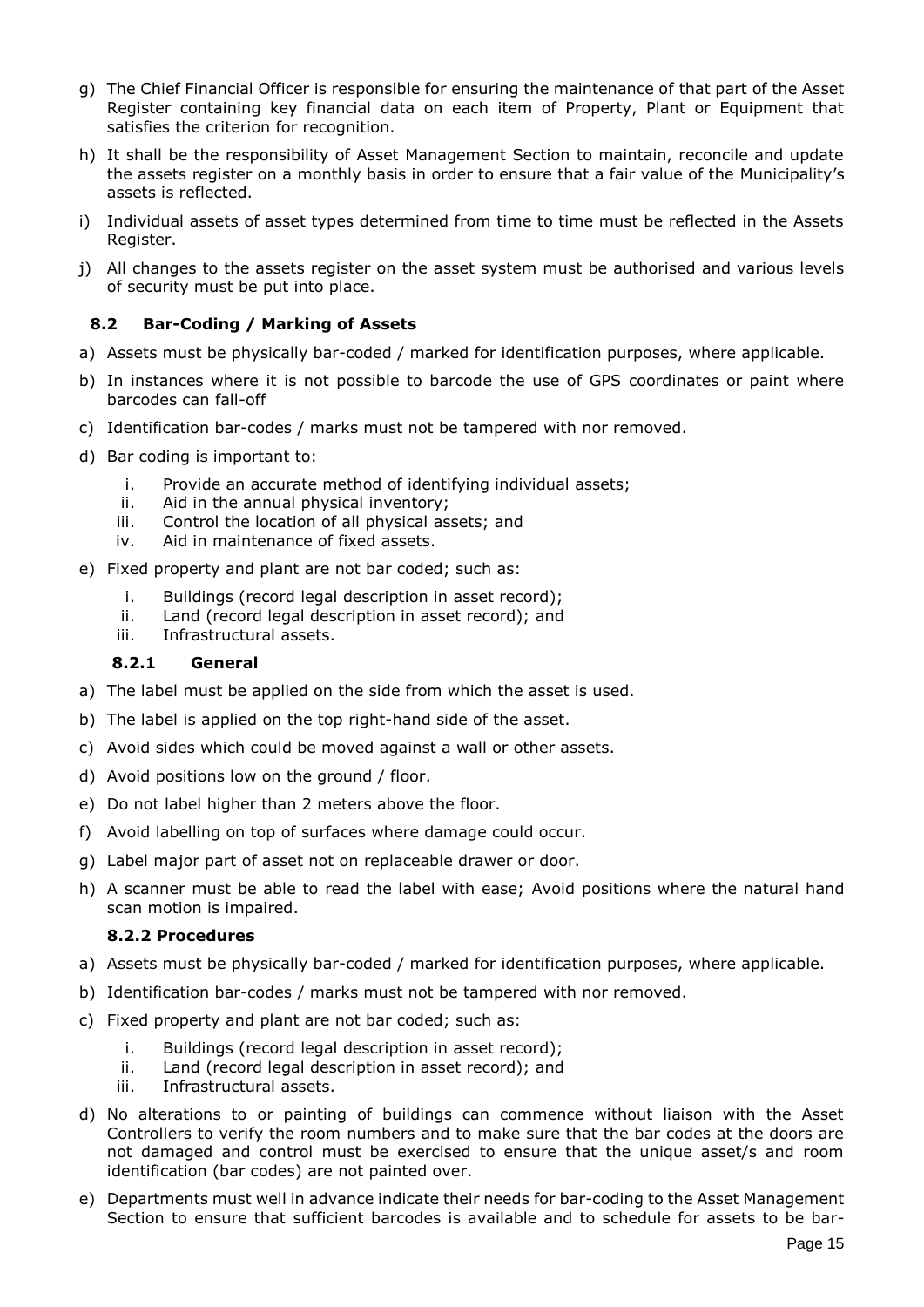coded by the Asset Management Section.

- f) Any asset which is not possible to be marked with a bar coded label should be described in detail in a control register. The applicable bar-coded label should be pasted against the description in the register. These assets should also be registered in the assets register.
- g) Ensure that all assets in use on premises of the Municipality, which are not Municipality property, are properly recorded in a control register, as these assets cannot be labelled.
- h) All unmarked assets discovered and which do not represent new purchases in the relevant financial year have to be reported to Asset Management Section. An investigation has to be done to find asset documentation that will assist in allocating correct information relating to such unmarked assets.
- i) As soon as a user notices that a bar code came loose or is missing on one of his/her assets, he/she has to report it immediately to the relevant Asset Controller.
- j) The Asset Controller has to determine if the bar code has been removed on purpose or not.
- k) If it has been removed on purpose, the relevant Asset Controller has to determine whom the guilty party is, in order for the Departmental Head to take disciplinary action against the offender.
- l) In both the aforementioned cases (falling off and purposeful removal of a bar code, the AC has to be notified. (The relevant AC also has to supply the existing asset number of the asset from which the bar code is missing, to Asset Management Section to reorder the same unique barcode replacement.

#### <span id="page-15-0"></span>**8.3 Financial Components of the Asset Register**

#### **8.3.1 Contents of the Financial Asset Register**

- a) The details included in the Asset Register:
	- i. The measurement bases used;
	- ii. The depreciation methods used;
	- iii. The useful life;
	- iv. Depreciation charged (current year);
	- v. The gross carrying amount;
	- vi. The accumulated depreciation;
	- vii. Date of acquisition;
	- viii. Acquisition cost / fair value;
	- ix. Date of disposal (if relevant);
	- x. Increases or the decreases resulting from revaluations (if relevant);
	- xi. Method of calculating recoverable amount;
	- xii. Any restrictions on title to the asset and title deed number;
	- xiii. Location (cost centre) and physical location;
	- xiv. Strategic purpose and if it is required to provide minimum basic service;
	- xv. The responsible Asset Manager;
	- xvi. Cost centre of user department;
	- xvii. Function codes;
	- xviii. Classifications;
	- xix. Identification number where applicable;
	- xx. Cash or non-cash generated;
	- xxi. Impairment losses;
	- xxii. Source of finance;
	- xxiii. Stand number (property);
	- xxiv. Valuation (if applicable);
	- xxv. Date of valuation;
	- xxvi. Assets used to secure debts; and
	- xxvii. Residual value.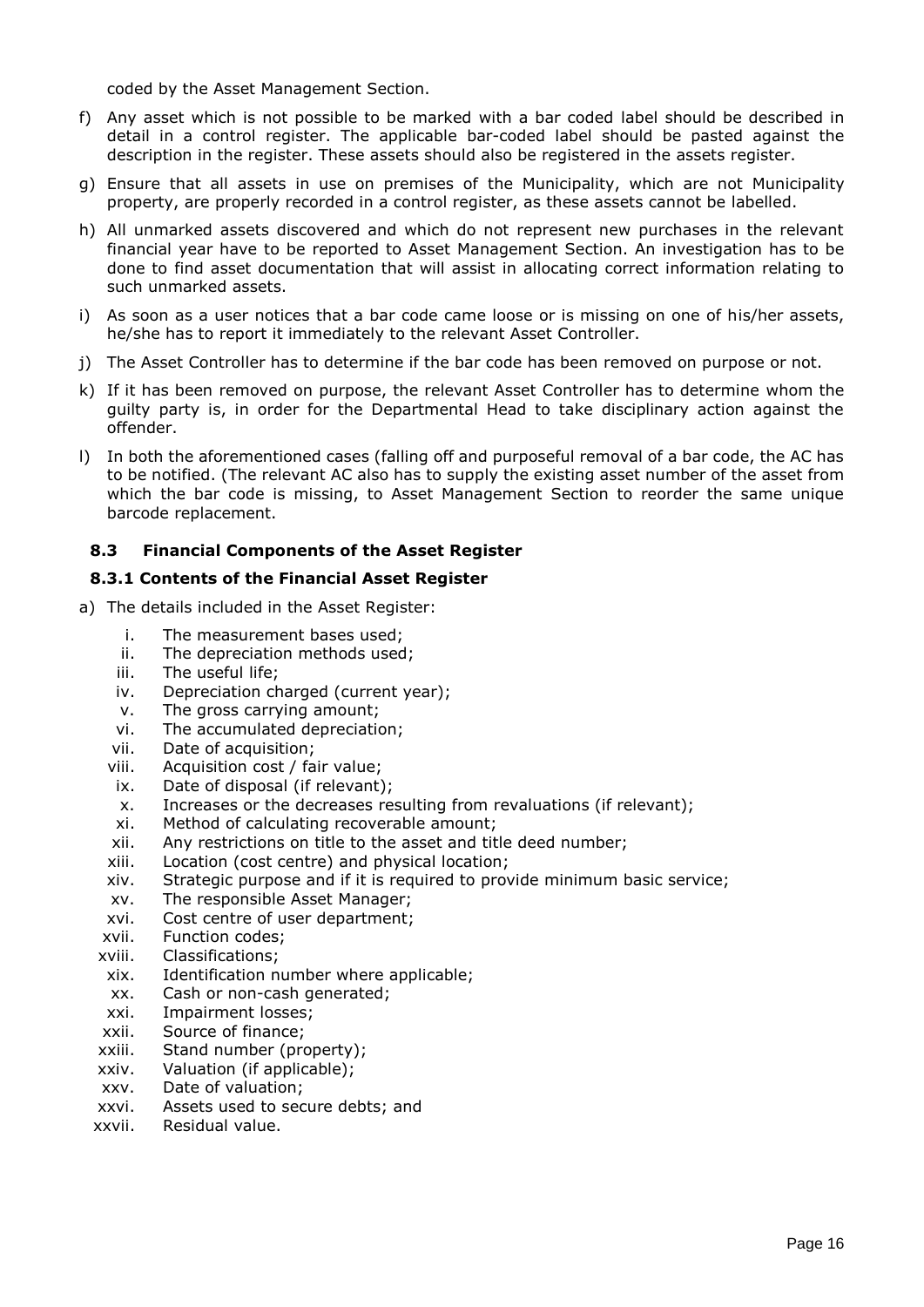#### **8.3.2 Internal Controls over the Financial Asset Registers**

- a) Asset Managers must ensure that controls around their Asset Registers are sufficient to provide an accurate, reliable and up to date account of assets under their control to the standards specified by the Chief Financial Officer and required by the Auditor-General.
- b) These controls will include physical management and recording of all acquisitions, assignments, transfers, losses and disposals of their assigned assets as well as regular verification and systems audits to confirm the adequacy of their controls.

#### **8.3.3 Updating of Fields in the Assets Register Database**

- a) The assets register can be updated with permanent information (master file data) and changeable data (transaction data). Master file data on the data fields is either entered once or requires no entering due to the programmatic nature thereof.
- b) The following data fields are centrally entered once by Asset Management Section, and apply to existing assets as well as new assets:
	- i. Depreciation method; and
	- ii. Depreciation percentage.
- c) Any changes to this data field have to be thoroughly substantiated and authorised by the Manager of the Asset Management Section, before they are made.
- d) All new asset additions go through a number of processes before they are accepted in the assets register. For each capitalisation transaction, the Asset Management Section must receive the underlying proof and classify the transaction as a new asset addition or as an adjustment to an existing asset's value. At the same time, Asset Management Section performs a second process for each capitalisation transaction. More than one asset can be reflected on the purchase documents in which case the purchase value should be divided between the individual assets.
- e) Assets are linked to two major fields:
	- i. Room number; and
	- ii. Toolbox number.

#### <span id="page-16-0"></span>**8.4 Physical Receipting and Management**

#### **8.4.1 Responsibilities of the Asset Manager**

- a) The Asset Manager must ensure that the purchase of property, plant of equipment complies with all municipal policies and procedures.
- b) The Asset Manager must ensure the all movable property, plant and equipment is duly processed and identified before it is received into their stewardship.
- c) The Asset Manager must ensure all movable assets received into their stewardship are appropriately safeguarded for inappropriate use or loss. This will include appropriate control over the physical access to these assets and regular verfications to ensure any losses have not occurred. Any known losses should be immediately reported to the Chief Financial Officer to update the Asset Register and the Director Administration & Resource Management to process insurance claims.
- d) The Asset Manager will do a bi-annual verification of property, plant and equipment as part of the annual reporting processes coordinated by the Chief Financial Officer.
- e) The Asset Manager must ensure that property, plant and equipment is appropriately utilised for the purpose that the Municipality acquired them.
- f) The results of at least an annual verification, in hard copy format, must be signed by the Asset Manager or his / her delegate in terms of Delegations of Authority and be displayed in relevant locations.
- g) Losses in assets due to theft or damage should be reported in writing to the Asset Management unit by the user department who will then report to the Insurance and subsequently to the Accounting Officer and Chief Financial Officer.
- h) Asset Managers must, on an on-going basis, keep record of assets which are redundant and /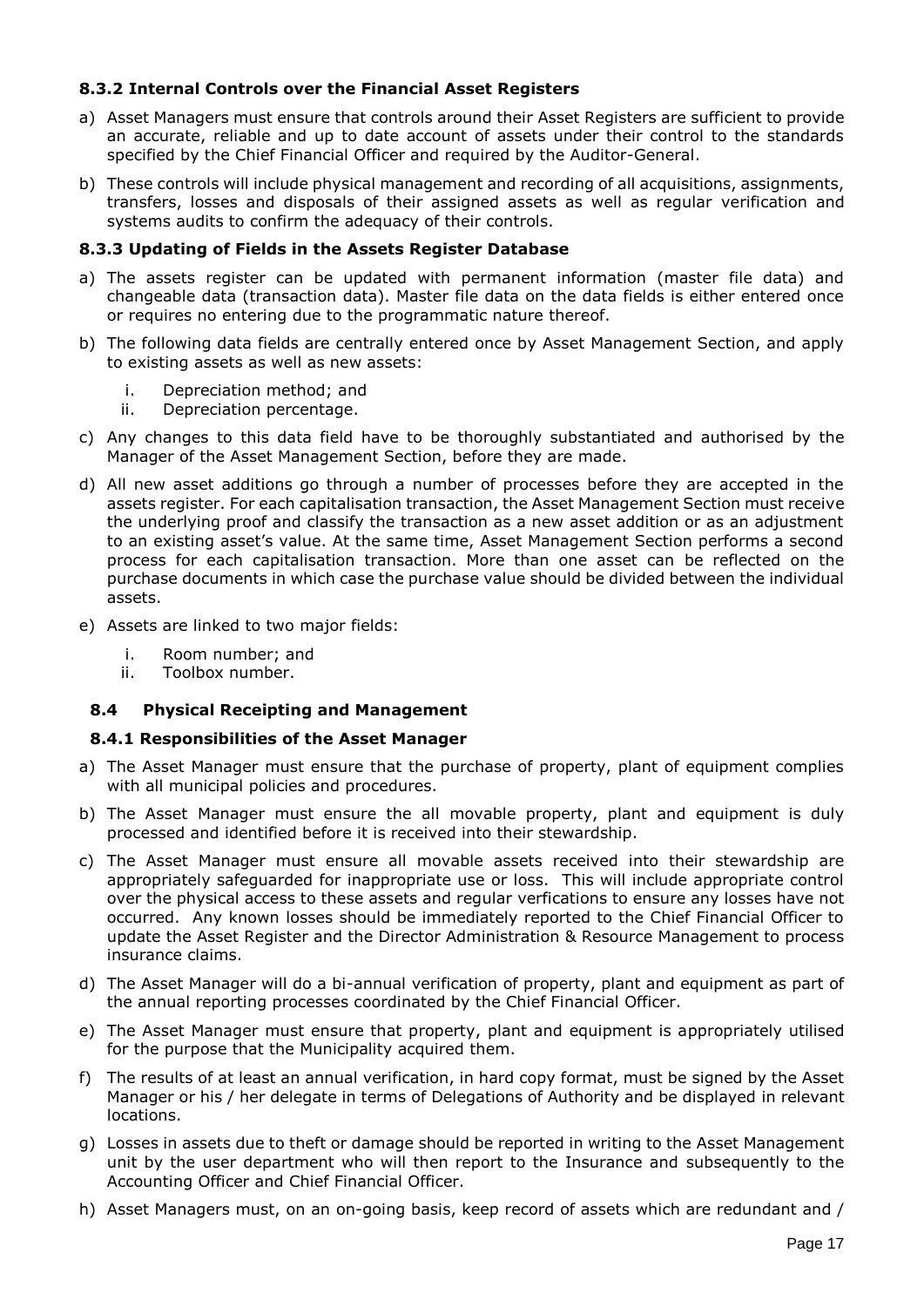or obsolete to be written off.

- i) The Asset Manager must ensure that all moveable property, plant and equipment is duly checked, processed and identified (marked with a unique label number) before it is received into their stewardship.
- j) The Asset Manager must ensure that all moveable assets received into their stewardship are appropriately safeguarded against inappropriate use or loss. This will include appropriate control over the physical access to these assets, as well as regular asset verifications to control and prevent losses from occurring. Losses are to be dealt with in accordance with the responsibilities and accountabilities.
- k) The Asset Manager must ensure that no private property, plant or equipment is used for Council activities, as Council will not be held responsible for any loss or injury that might occur through non-compliance hereof.
- l) The Asset Manager must annually assess all assets under his / her control for impairment and review of useful lives and review of residual amounts in collaboration with the Chief Financial Officer.

#### **8.4.2 Receipt of Property, Plant and Equipment**

- a) The receipting of property, plant and equipment will be managed by the Supply Chain Management Unit, Project Management Unit.
- b) The process of receipting will include:
	- i. Review of the authority to purchase including compliance with all procurement policies and budgetary limits;
	- ii. Review of all details required to write the asset on to the Asset Register; and
	- iii. Assignment of the asset to the appropriate Asset Manager.
- c) The SCM unit should inspect the assets received and ensure they agree with the information on the source documents.
- d) The Asset Management Section should mark the new asset, if applicable, with a bar code label and record the room and toolbox number and other information for asset additions in the appropriate document.
- e) On receiving procured assets, departments must ensure that they inform the Finance Department accordingly, to aid the updating of inventory lists on an on-going basis.
- f) The new asset should be added to the movable assets list at the back of the door of the room with the date and signature.
- g) The Asset Register should be updated with the bar code number, room number, toolbox and serial number by the appropriate official.

#### **8.4.3 Date of Acquisition**

- a) The date of acquisition of property, plant and equipment is deemed to be the time when legal title and / or control pass to the Municipality.
- b) This may vary for different categories of assets but will usually be the point of time when payment is made for that item of property, plant and equipment.

#### **8.4.4 Donations**

a) The CFO must be informed about any donation to the Municipality. Where an item of property plant and equipment is acquired at no cost, or for a nominal cost, it will be initially measured at its fair value as at the date of acquisition and included in the assets register if the fair value is greater than the recognition threshold. Where the value of the asset is known, such value shall be included in the register in line with recognition criteria. It shall be the responsibility of the Functional Head or his/her nominee to notify the CFO and Asset Management Section of such assets for capitalisation purposes.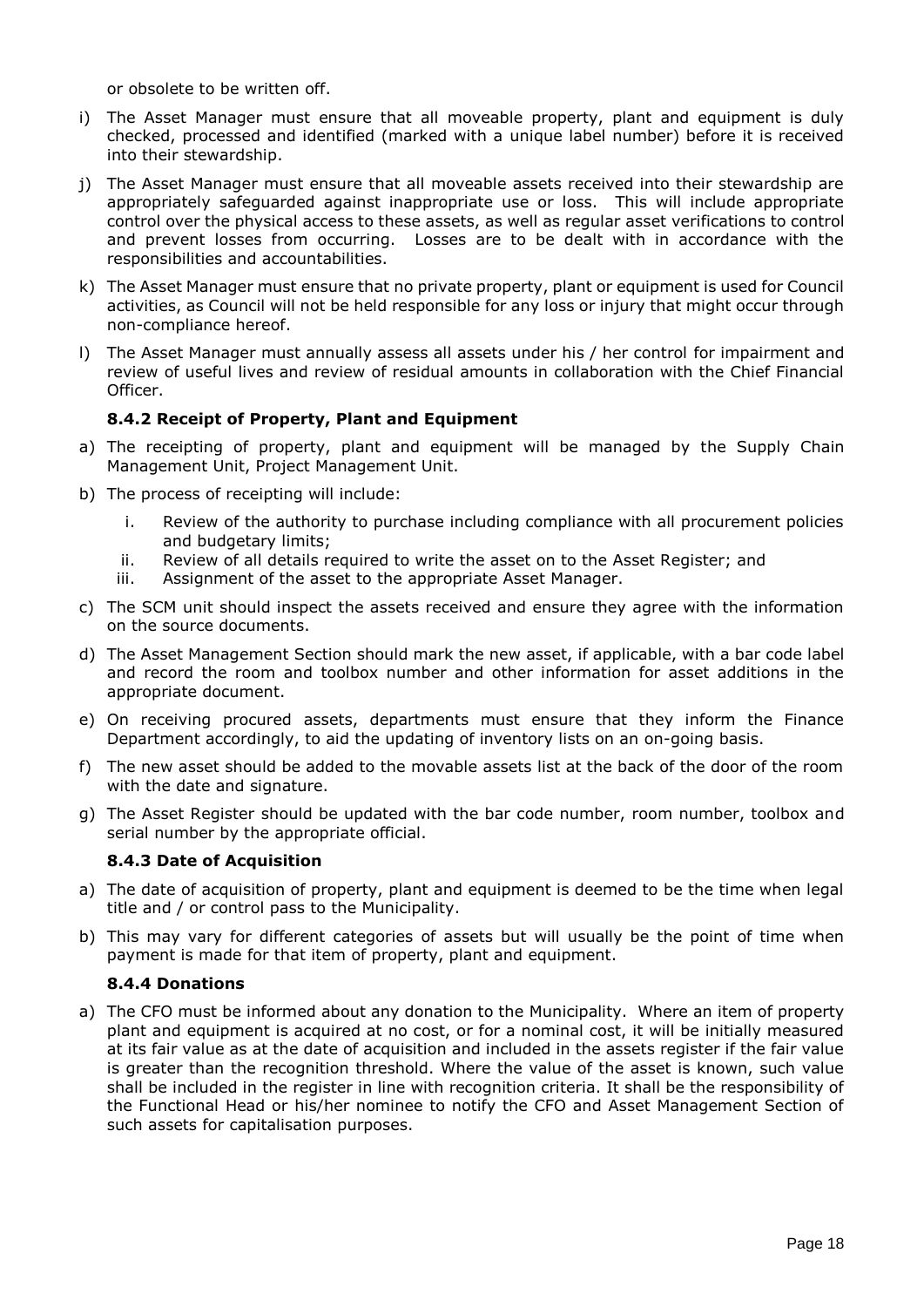#### <span id="page-18-0"></span>**8.5 Transfers to Another Asset Manager**

- a) The Fixed Asset Transfer / Move Sign-off Form should be appropriately completed for assets to be transferred.
- b) The form should be signed by the current user, the new asset user, the managers / HOD of the current and new users, and the relevant official within the Asset Management Section.
- c) Absolutely no transfer of assets may take place without proper documentation being appropriately filled in and authorised.
- d) The security staff controlling the entrances to buildings must record details of the assets in a register, which must be signed by the person removing the asset.
- e) The new Asset Manager accepts all the accountabilities of the previous Asset Manager.
- f) The Asset Manager must ensure that the asset is appropriately safeguarded for loss, damage or misuse where ever it is located. Safeguarding includes ensuring reasonable physical restrictions and delegated management is implemented.
- g) The Manager Finance appropriately amends the Financial Asset Register for all approved transfers, where after such physical transfer are only permitted to take place.

#### **8.5.1 Permanent transfers to another Asset Manager**

- a) An Asset Manager retains managerial accountability and control for a particular asset unless:
	- i. Another Senior manager agrees in writing to accept responsibility for that asset, and
	- ii. This transfer is endorsed by the Chief Financial Officer.
- b) The Finance Directorate appropriately amends the financial element of the Asset Register for all approved transfers.
- c) The new Asset Manager accepts all the accountabilities of the previous Asset Manager.
- d) The Manager Finance appropriately amends the Financial Asset Register for all approved transfers, where after such physical transfer are only permitted to take place.
- e) The new Asset Manager has made the necessary budget provision to cater for accompanying cost of such Asset Register.

#### **8.5.2 Relocation or Reassignment of Property, Plant or Equipment**

- a) The Asset Manager must ensure that the asset is appropriately safeguarded for loss, damage or misuse where ever it is located. Safeguarding includes ensuring reasonable physical restrictions and delegated management is implemented.
- b) The Asset Manager must advise the Chief Financial Officer whenever an asset is permanently relocated or reassigned from the location (or base) or cost centre recorded in the Financial Asset Register.
- c) The Asset Manager must advise the Chief Financial Officer whenever an asset is temporarily relocated or reassigned from the location (or base) or cost centre recorded in the Financial Asset Register. It this case, the Asset Manager must also advise the Chief Financial Officer when this asset is returned.

#### <span id="page-18-1"></span>**8.6 Reconciliation of Assets**

a) Reconciliation between the Asset Register, Financial System and Procurement System must be performed at least annually.

#### <span id="page-18-2"></span>**8.7 Verification of Fixed Assets**

a) Finance Department: Asset Management Division shall at least twice during every financial year undertake a comprehensive verification of all fixed assets controlled or used by the directorate concerned. Finance Department: Asset Management Division shall promptly and fully report to the Director: Finance in the format determined by the Director: Finance, all relevant results of such fixed asset verification, provided that each such asset verification shall be undertaken and completed as closely as possible to the end of each financial year, and that the resultant report shall be submitted to the Director: Finance not later than 30 June of the year in question.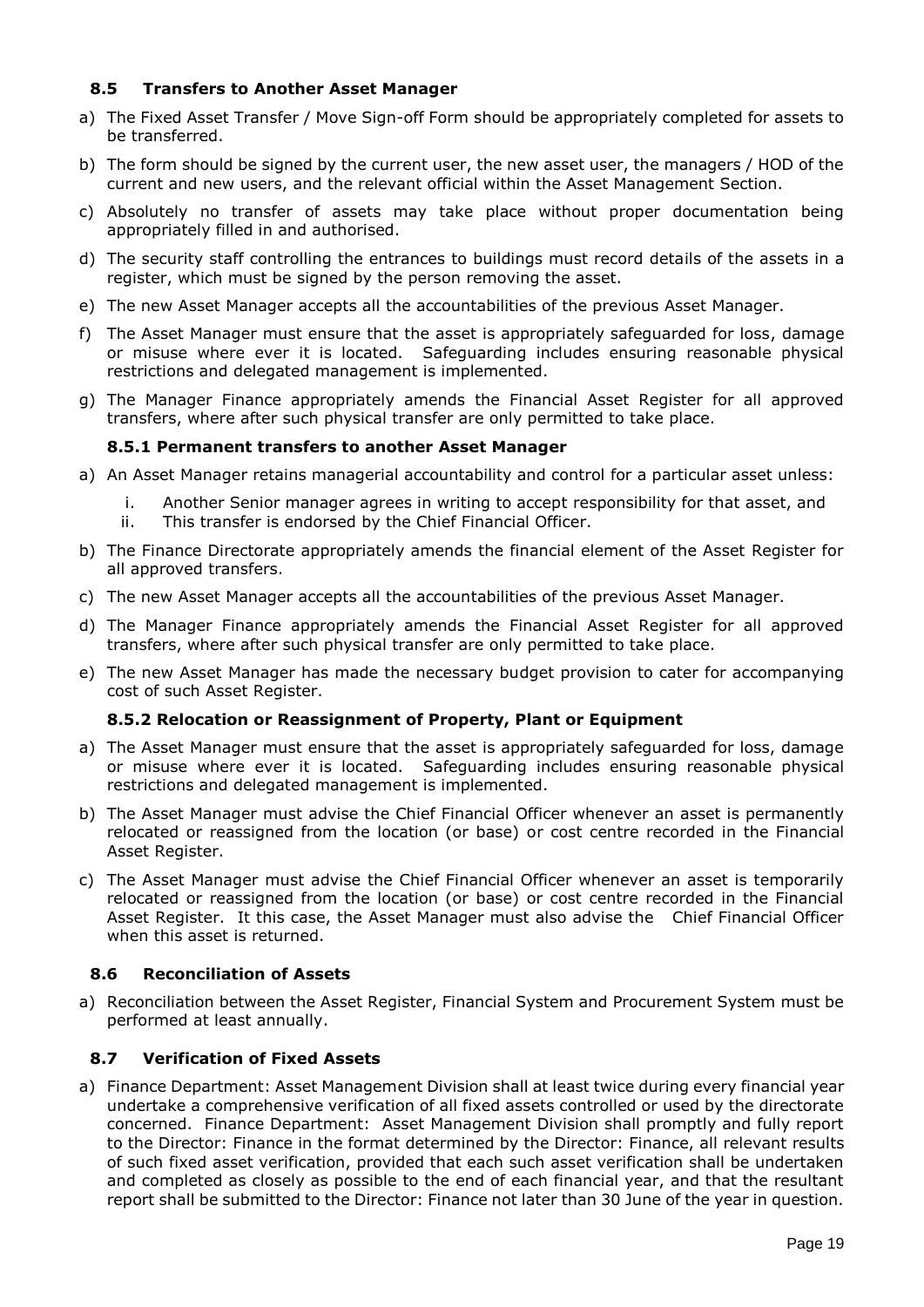#### *(MFMA final asset management guide section 4.2.2.2)*

- b) Important information that has to be considered during the verification is as follows:
	- i. The verification of the bar-coded assets is done manually. Changes to the standard programs are only performed under the direct supervision and control of the Asset Management Section;
	- ii. If any bar code label cannot be read, Asset Management Section has to be informed immediately. They are responsible to verify the replacing of the label and to update the assets register with the change;
	- iii. The person in charge of the inspection has to do the following:
		- Ensure that all bar-coded assets have been manually verified and that all assets and items be compared to the movable assets list and consumable items list at the back of the door, before a room is left. This will decrease later follow up work; and
		- Ensure that assets verified or inspected are in good working condition. Any uncertainty regarding the quality or working condition of an asset should be recorded for later follow up;
	- iv. As soon as the inspection of an asset section has been completed, the following standard reports have to be requested and followed up:
		- Assets on the movable assets list or consumable items list which have not been found during the inspection; and
		- Assets that have been inspected, but do not belong in the room according to the assets list or consumable.
- c) After the completion of scanning the assets, Asset Management Section should download all the information onto the assets register. Comparisons between the information per hand held terminal will automatically be compared by the system and exception reports should be printed for follow up.

#### <span id="page-19-0"></span>**8.8 Room Lists**

- a) At all times these room lists should indicate the assets in particular location and should be easily accessible.
- b) When employees get appointed or resign from any specific post, the relevant assets per the room lists must be verified and accordingly endorsed by the Asset Management unit
- c) All changes on room lists must be reported in writing to the Director: Finance within 7 days of when change took place.

#### <span id="page-19-1"></span>**9. MANAGEMENT OF ASSETS**

#### <span id="page-19-2"></span>**9.1 Management and Operation of Property, Plant and Equipment**

#### **9.1.1 Accountability to Manage Property, Plant and Equipment**

- a) Each Asset Manager is accountable to ensure that municipal resources assigned to them are utilised effectively, efficiently, economically and transparently. This would include:
	- i. Developing appropriate asset management systems, procedures, processes and controls for managing assets;
	- ii. Providing an accurate, reliable and up to date account of assets under their control; and
	- iii. The development and motivation of relevant strategic asset management plans and operational budgets that optimally achieve the Municipality's strategic objectives.

#### <span id="page-19-3"></span>**9.2 Safeguarding of Assets**

- a) The responsibility for the safeguarding of assets vests with each employee to whom assets have been allocated.
- b) Asset controllers will be directly responsible for ensuring that all assets are properly maintained in a manner which will ensure that such assets attain their useful operating lives.
- c) All assets allocated to or used by employees must be returned upon termination of employment.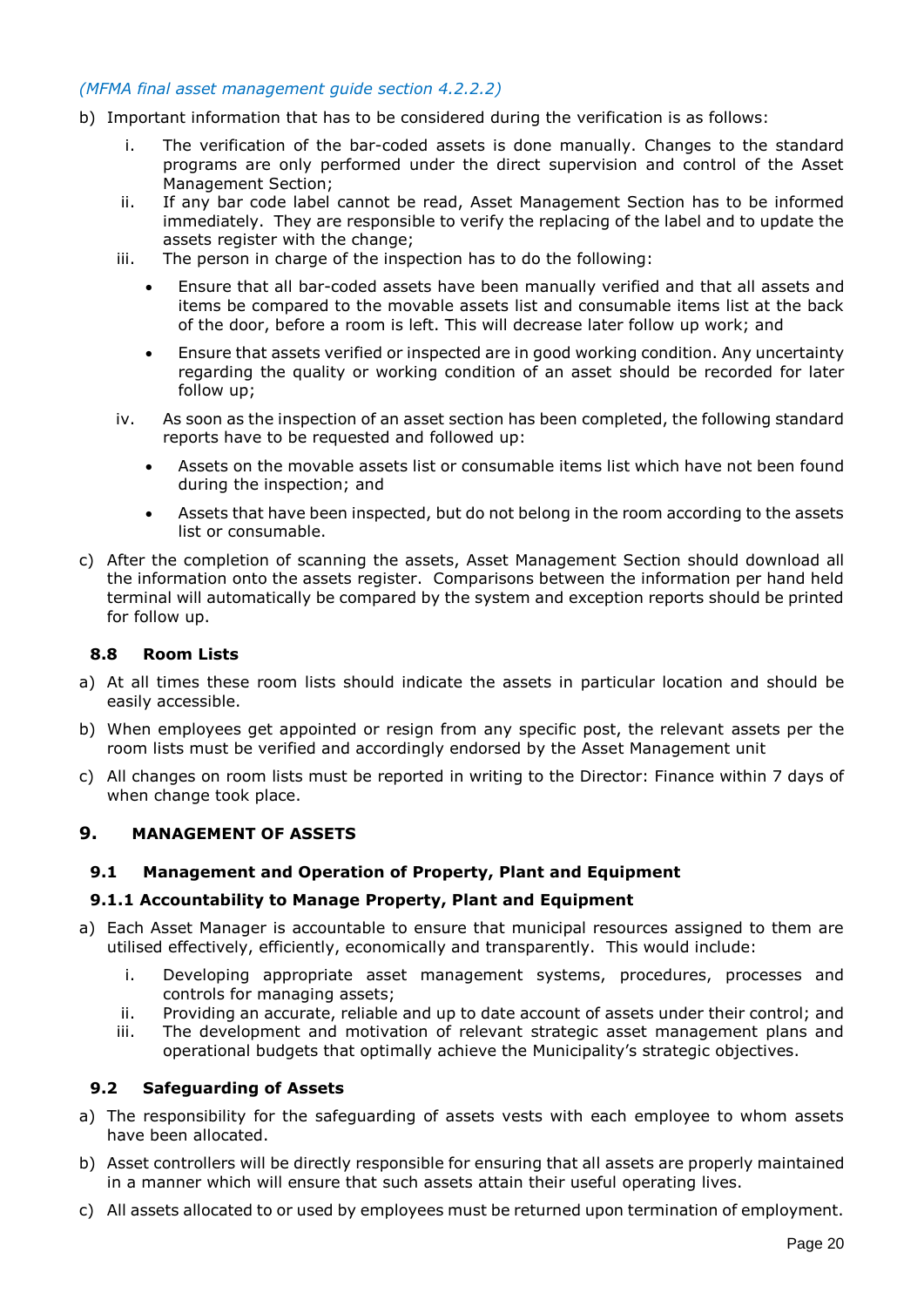- d) The Departmental (Functional) Heads shall be responsible and accountable for all assets under their control.
- e) The Departmental Heads must nominate officials (referred to as Asset Controllers) who shall safeguard the assets on their behalf; however, they shall remain accountable for ensuring that these activities are performed.
- f) The Functional Head should also be able to justify that their asset plans, budgets, purchasing, maintenance and disposal decisions optimally achieve the Municipality's strategic objectives.

#### <span id="page-20-0"></span>**9.3 Insurance of Assets**

- a) Movable assets shall be insured from date of delivery. Movable assets should be insured at least against fire and theft, and all municipal buildings are insured at least against fire and allied perils.
- b) The Municipal Manager shall recommend to the Council, after consulting with the CFO, the basis of the insurance to be applied to each type of asset: either the carrying value or the replacement value of the assets concerned. Such recommendation shall take due cognisance of the budgetary resources of the Municipality.

#### <span id="page-20-1"></span>**9.4 Contents of a Strategic Asset Management Plan**

- a) Asset Managers need to manage assets under their control to provide the required level of service or economic benefit at the lowest possible long-term cost. To achieve this, Asset Manager will need to develop strategic asset management plans that cover:
	- i. Alignment with the Integrated Development Plan;
	- ii. Operational guidelines;
	- iii. Performance monitoring;
	- iv. Fit for purpose and alternative delivery option assessments;
	- v. Maintenance programs;
	- vi. Renewal, refurbishment and replacement plans;
	- vii. Disposal and Rehabilitation plans;
	- viii. Operational, financial and capital support requirements; and
	- ix. Risk mitigation plans including insurance strategies.
- b) The operational budgets are the short to medium term plan for implementing this strategic asset management plan.

#### <span id="page-20-2"></span>**9.5 Reporting on Emerging Issues**

a) Each User Department should report to the Municipal Manager on issues that will significantly impede the assets capability to provide the required level of service or economic benefit.

#### <span id="page-20-3"></span>**10. CLASSIFICATION, AGGREGATIONS AND COMPONENTS**

#### <span id="page-20-4"></span>**10.1 Classification of Property, Plant and Equipment**

- a) Any asset recognised as an asset under this policy will be classified according to national recognised categories.
- b) These categories will be specified by the Accounting Standards Board and currently are included in GRAP 17 and other applicable standards.
- c) The Chief Financial Officer with the relevant Asset Manager may agree to subdivide these classifications further. This decision will be noted as an amendment to the classification schedule of the Municipality and endorsed by the Municipal Manager, the Chief Financial Officer and the relevant Asset Manager.

#### <span id="page-20-5"></span>**10.2 Investment Property**

- a) Investment assets shall comprise land or buildings (or parts of buildings) or both held by the Municipality, as the owner or as lessee under a finance lease, to earn rental revenues or for capital appreciation or both.
- b) Investment assets shall be recorded in the assets register in the same manner as other assets,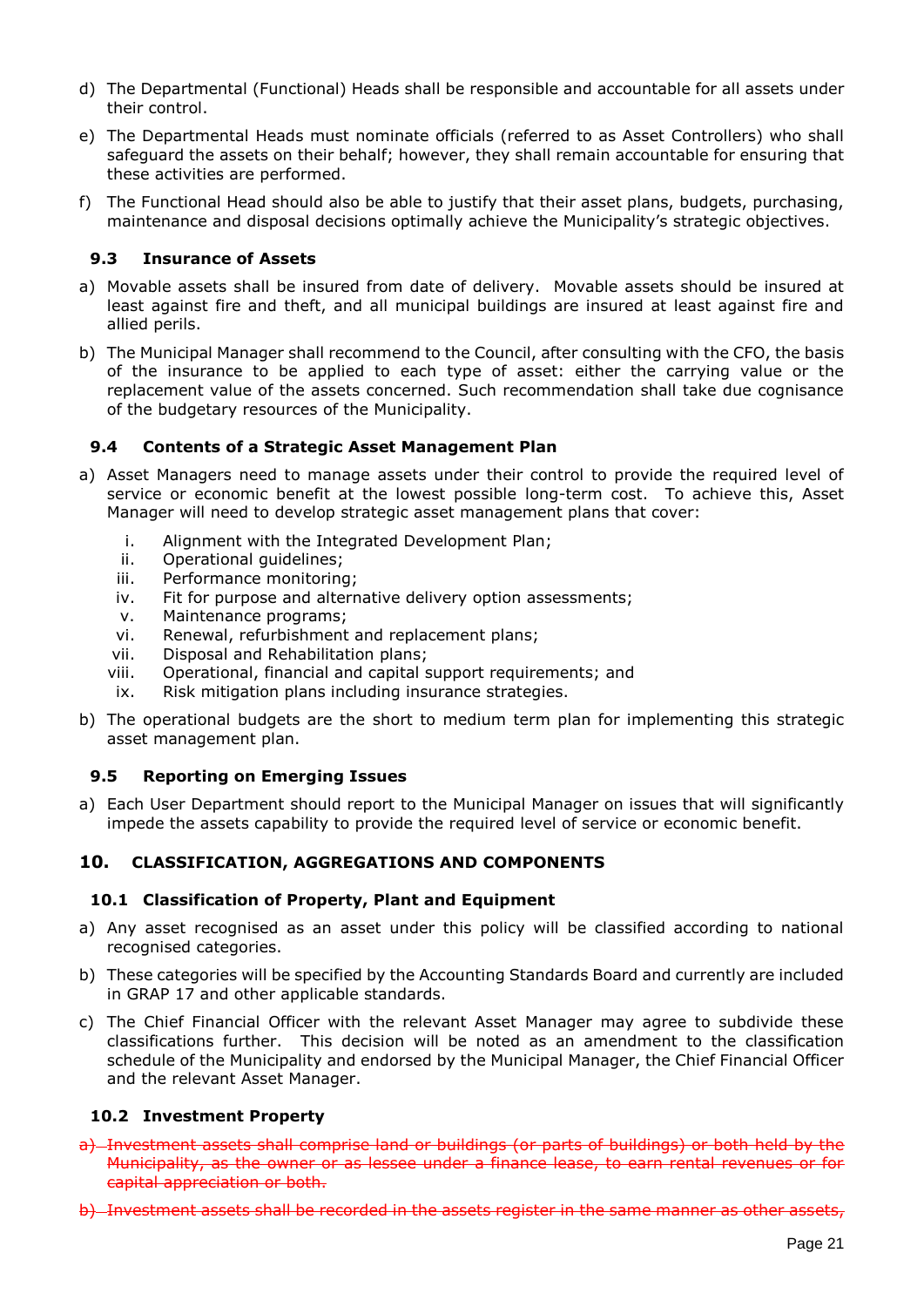but a separate section of the assets register shall be maintained for this purpose.

- c) Investment Property is initially measured at cost. Where investment property is acquired at no cost or for nominal cost, its cost is its value as at the date of accounted for as a separate class of asset.
- d) Investment assets shall not depreciate but shall be valued with the implementation of valuation roll to determine their fair (market) value.
- e) Adjustments to the previous year's recorded fair value shall be accounted for as either gains or losses in the accounting records of the department or service controlling the asset.
- **f) Investment property is property (land or a building - or part of a building - or both) held to earn rentals or for capital appreciation or both, rather than for:**
	- **use in the production or supply of goods or services or for**
	- **administrative purposes, or**
	- **sale in the ordinary course of operations.**
- **g) Owner-occupied property is property held for use in the production or supply of goods or services or for administrative purposes.**
- **h) Investment property is recognised as an asset when, it is probable that the future economic benefits or service potential that are associated with the investment property will flow to the municipality, and the cost or fair value of the investment property can be measured reliably.**
- **i) Investment property is initially recognised at cost. Transaction costs are included in the initial measurement.**
- **j) Where investment property is acquired through a non-exchange transaction, its cost is its fair value as at the date of acquisition.**
- **k) Costs include costs incurred initially and costs incurred subsequently to add to, or to replace a part of, or service a property. If a replacement part is recognised in the carrying amount of the investment property, the carrying amount of the replaced part is derecognised.**

**Fair value**

- **l) Subsequent to initial measurement investment property is measured at fair value.**
- **m) The fair value of investment property reflects market conditions at the reporting date.**
- **n) A gain or loss arising from a change in fair value is included in net surplus or deficit for the period in which it arises.**

#### <span id="page-21-0"></span>**10.3 Inventory Asset**

a) Any land or building owned or occupied by the Municipality with the intention of selling such property in the ordinary course of business, or any land or building owned or acquired by the Municipality with the intention of developing such property for the purpose of selling it in ordinary course of business, shall be accounted for as inventory assets.

#### <span id="page-21-1"></span>**10.4 Optional Treatment for Major Component**

- a) An Asset Manager may, with agreement of the Chief Financial Officer, treat specified major components of an item of property plant or equipment as a separate asset for the purposes of this policy.
- b) The major components may be identified by the physical parameters of its financial parameters.
- c) These major components may be defined by its physical parameters (e.g. a reservoir roof) of its financial parameters (e.g. a road surface).
- d) In agreeing to these treatments, the CFO must be satisfied that these components:
	- i. Have a significantly different useful life or usage pattern to the main asset;
	- ii. Align with the asset management plans;
	- iii. The benefits justify the costs of separate identification;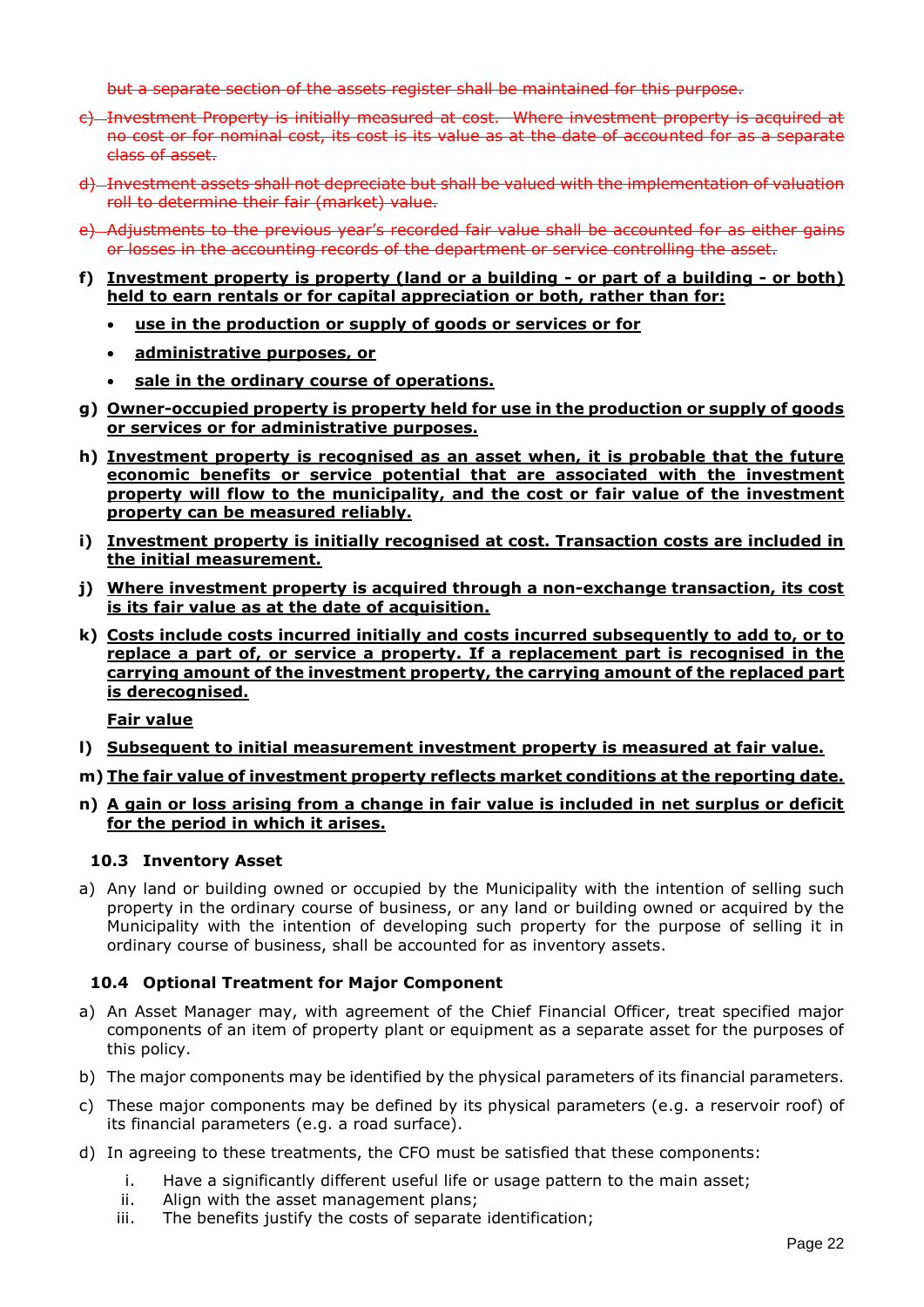- iv. It is probable that future economic benefits or potential service delivery associated with the asset will flow to the Municipality;
- v. The cost of the asset to the Municipality can be measured reliably;
- vi. The Municipality has gained control over the asset;
- vii. The costs is above the recognition threshold; and
- viii. The asset is expected to be used during more than one financial year.
- e) All such decisions and agreements will be confirmed before the beginning of the financial year and submitted for approval with the budget. Any amendments will only be permitted as part of a budget review.
- f) Once a major component is recognised as a separate asset, it may be acquired, depreciated and disposed of as if it were a separate asset.
- g) All other replacements, renewals of refurbishments of components will be expensed.
- h) All other replacements, renewals or refurbishments of significant components will be expensed.

#### <span id="page-22-0"></span>**10.5 Recognition of Network Asset**

- a) The Asset Manager is accountable for the management of the registers required to financially verify the value of a network asset.
- b) A network asset is a collection of assets and their subsequent components, which operates as a whole to deliver a specified service or economic benefit, for e.g. electrical network, roads network, IT system network, etc.
- c) It should be possible to identify a network asset with all its different components on the Asset Register.

#### <span id="page-22-1"></span>**10.6 Recognition of Heritage Assets in the Assets Register**

- a) If no original costs or fair values are available in the case of one or more or all heritage assets, the CFO may, if it is believed that the determination of a fair value for the assets in question will be a laborious or expensive undertaking, record such asset or assets in the assets register without an indication of the costs or fair value concerned.
- b) For balance sheet purposes, the existence of such heritage assets shall be disclosed by means of an appropriate note.

#### <span id="page-22-2"></span>**10.7 Biological Assets**

- a) The CFO, in consultation with the Functional Head(s) concerned, shall ensure that all biological assets, such as livestock and crops, are valued at 30 June each year at fair value less estimated point of sales costs. A recognised valuator in the line of the biological assets concerned shall undertake such valuation. Any losses on such valuation shall be debited to the Department or vote concerned as an operating expense, and any increase in the valuation shall be credited to the Department or vote concerned as operating revenue.
- b) If any biological asset is lost, stolen or destroyed, the matter if material shall be reported in writing by the Functional Head concerned in exactly the same manner as though the asset were an ordinary asset.
- c) Records of the details of biological assets shall be kept in a separate section of the assets register or in a separate accounting record altogether, and such details shall reflect the information which the CFO, in consultation with the Functional Head concerned and the internal auditor, deems necessary for accounting and control purposes.

#### <span id="page-22-3"></span>**11. ACCOUNTING FOR PROPERTY, PLANT AND EQUIPMENT**

#### <span id="page-22-4"></span>**11.1 Recognition of Property, Plant and Equipment**

a) An item of property, plant and equipment will be recognised as an asset when:

- i. It is probable that future economic benefits or potential service delivery associated with the asset will flow to the Municipality;
- ii. The cost of the asset to the Municipality can be measured reliably;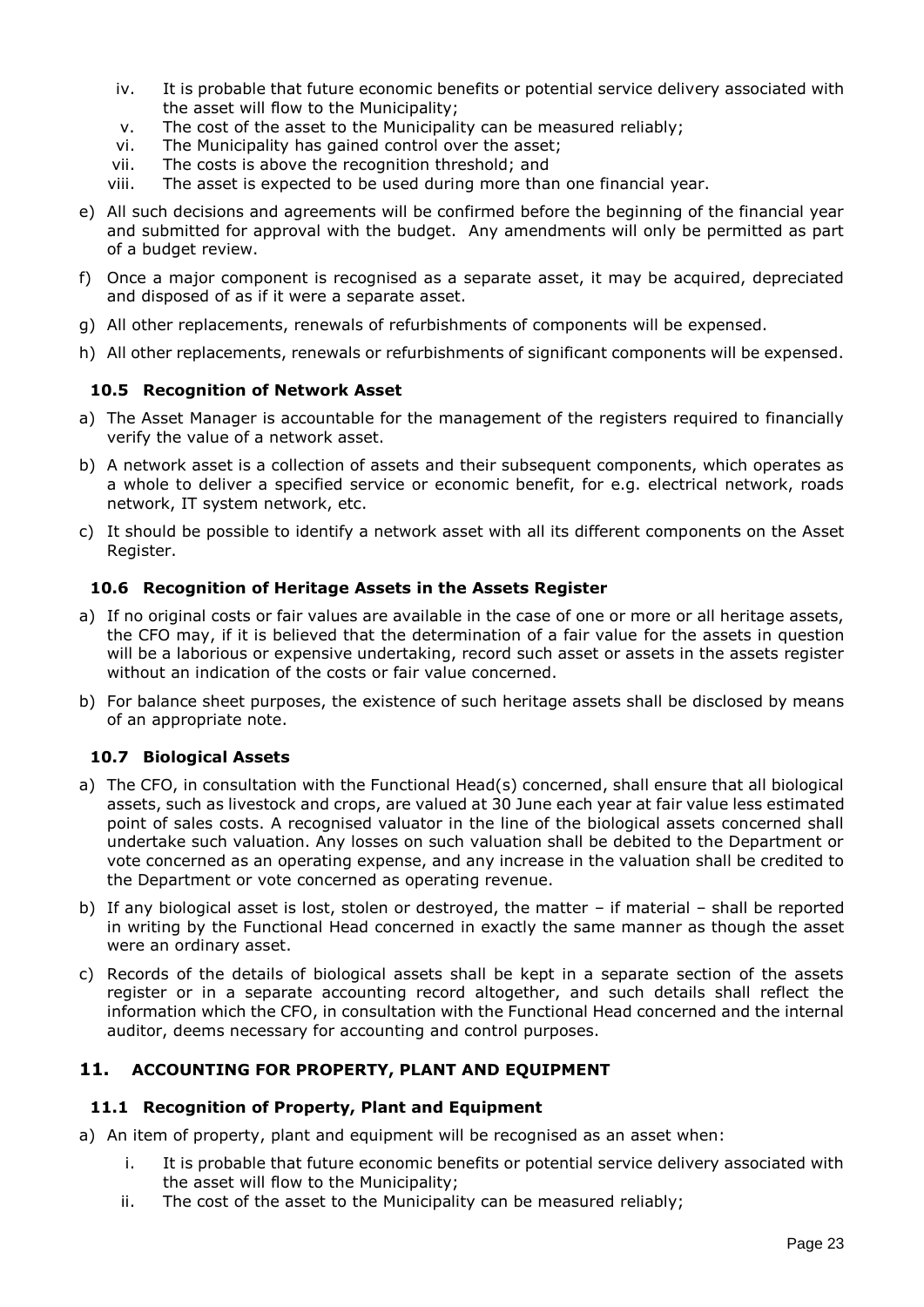- iii. The Municipality has gained control over the asset;
- iv. The cost is above the recognition threshold; and
- v. The asset is expected to be used during more than one financial year.
- b) All other acquisitions of property, plant and equipment will be expensed.

#### <span id="page-23-0"></span>**11.2 Initial Measurement**

- a) An item of property, plant and equipment that qualifies for recognition as a non-current asset should be initially measured at its "cost of acquisition".
- b) This "cost of acquisition" will include all costs required to bring the asset to the proper working condition and position for its intended use. These costs usually include the following:
	- i. Purchase costs (less any discounts given);
	- ii. Delivery costs and handling cost (up to installation);
	- iii. Installation and assembly cost;
	- iv. Professional fees for architects and engineers;
	- v. Import duties;
	- vi. Non-refundable taxes;
	- vii. Site development costs;
	- viii. Contractor fees;
	- ix. Finance cost (interest) in accordance with the applicable accounting standards; and
- c) Capitalization of costs stops / seizes when the asset in the condition and location necessary for it to be capable of operating in the manner intended by management.

#### <span id="page-23-1"></span>**11.3 Donations or Exchanges**

a) Where an item of property plant and equipment is acquired at no cost, or for a nominal cost, it will be initially measured at its fair value as at the date of acquisition provided the the fair value is greater than the recognition threshold.

#### <span id="page-23-2"></span>**11.4 Assets held under leases.**

- a) Finance leases are leases, which in effect transfer all risks and rewards associated with the ownership of an asset from the lessor to the lessee. Assets held under finance leases are capitalized by the Municipality and reflected as such in the fixed Asset Register. It will be capitalized at its leased value at commencement of the lease, which will be the price stated in the lease agreement. The asset is then depreciated over its expected useful life.
- b) Operating leases are those leases which do not fall within the scope of the above definition. Operating lease rentals are expensed as they become due. Assets held under operating leases are not accounted for in the Asset Registers of the Municipality.

#### <span id="page-23-3"></span>**11.5 Recognition (Capitalisation) Threshold**

- a) To ensure efficiency in the administration of this policy, the recognition of property plant and equipment as an asset will be limited to items costing R1 500 or more.
- b) The acquisition of property, plant and equipment costing less than R1 500 will be expenses but their management will need to comply with the policy on managing attractive items.

#### <span id="page-23-4"></span>**11.6 Carrying Amount on Property, Plant and Equipment**

a) Subsequent to initial recognition as an asset, an item of property, plant and equipment should be carried at its cost less any accumulated depreciation, subject to the requirement to write an asset down to its recoverable amount or any subsequent revaluation.

#### <span id="page-23-5"></span>**11.7 Depreciation**

- a) The depreciable amount of an item of property, plant and equipment should be allocated on a systematic basis over its useful life.
- b) The depreciation method used should reflect the pattern in which economic benefits or potential service provisions are consumed by the Municipality.
- c) The depreciation charge for each period will be recognised as an expense against the budget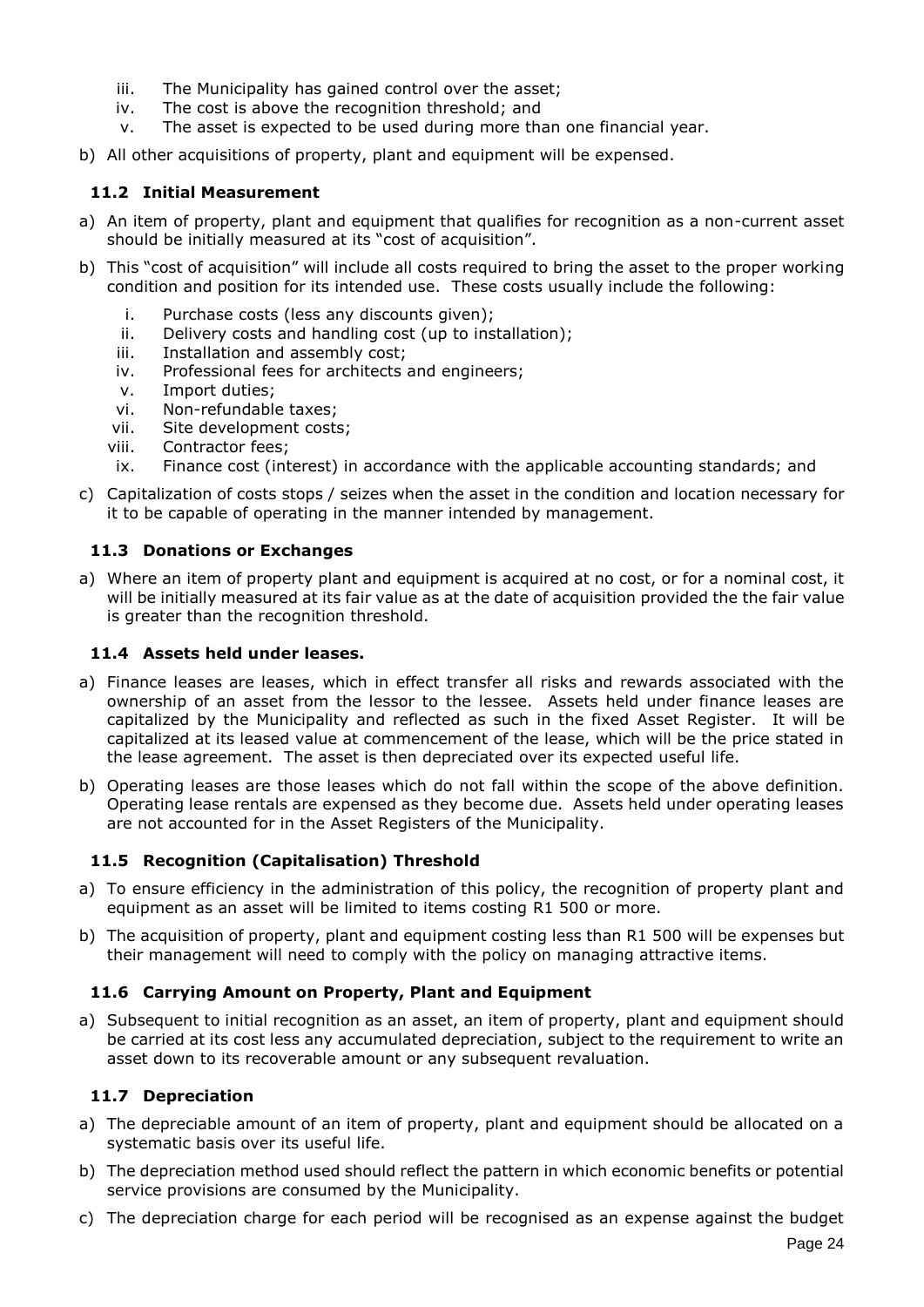of the relevant Asset Manager unless it is included in the carrying amount of another asset.

- d) The depreciation method will be straight line unless the Chief Financial Officer is convinced that another method is more appropriate.
- e) Depreciation of an asset will commence once the asset is available for use:
	- i. Being in the location for it to be capable of operating in the manner intended; and
	- ii. Being in the condition for it to be capable of operating in the manner intended.

#### <span id="page-24-0"></span>**11.8 Impairment Losses**

#### **11.7.1. General**

- a) Impairment is the loss in the future economic benefits or service potential of an asset, over and above the systematic recognition of the loss of the asset's future economic benefits or service potential through depreciation. The following serve as examples of impairment indicators:
	- i. During routine physical inspection of the asset there was evidence of physical damage (or obsolescence);
	- ii. The asset is not being used, or access to the asset is restricted, due to structural damage.
	- iii. The asset is not able to perform at the planned or required level and as a result is not meeting service delivery targets.
	- iv. During routine physical inspection of the asset it was identified that the asset deteriorated faster than expected, or was subject to damage, which will result in replacement or significant maintenance earlier than expected.
- b) The entity will designate its assets as either non-cash generating or cash generating in accordance with GRAP 21.

Designation is based on the entities objective of using the asset at initial recognition for:

- i. Delivery of service (service assets) or
- ii. Generating commercial return (profit assets)

The designation has to be done on an asset or cash-generating unit.

In the designation process assets are first designated using a group of assets and any remaining assets are then designated on an individual asset basis. The designation is applied to individual assets.

An asset could comprise a group of assets that are part of a system or network, that is, infrastructure assets.

Examples of a cash-generating unit (group of assets):

- i. Administrative / owner-occupied assets
- ii. Infrastructure Roads
- iii. Infrastructure Water
- iv. Infrastructure Electricity
- v. Infrastructure Sewer
- vi. Infrastructure Waste Management
- vii. Community Assets Swimming Pool
- viii. Community Assets Community Hall

It is expected that some assets may have a dual-purpose.

A dual-purpose asset is only classified as cash-generating (profit assets) if the purpose to create a profit clearly stands out and the service delivery aspect is incidental. If the purpose is not clear, the assets are presumed to be non-cash-generating (service assets)

c) For non-cash generating assets GRAP 21 will be applied.

The recoverable value is the higher of the asset's value in use or its fair value less cost to sell.

Value in use of a non-cash-generating asset is the present value of the asset's remaining service potential.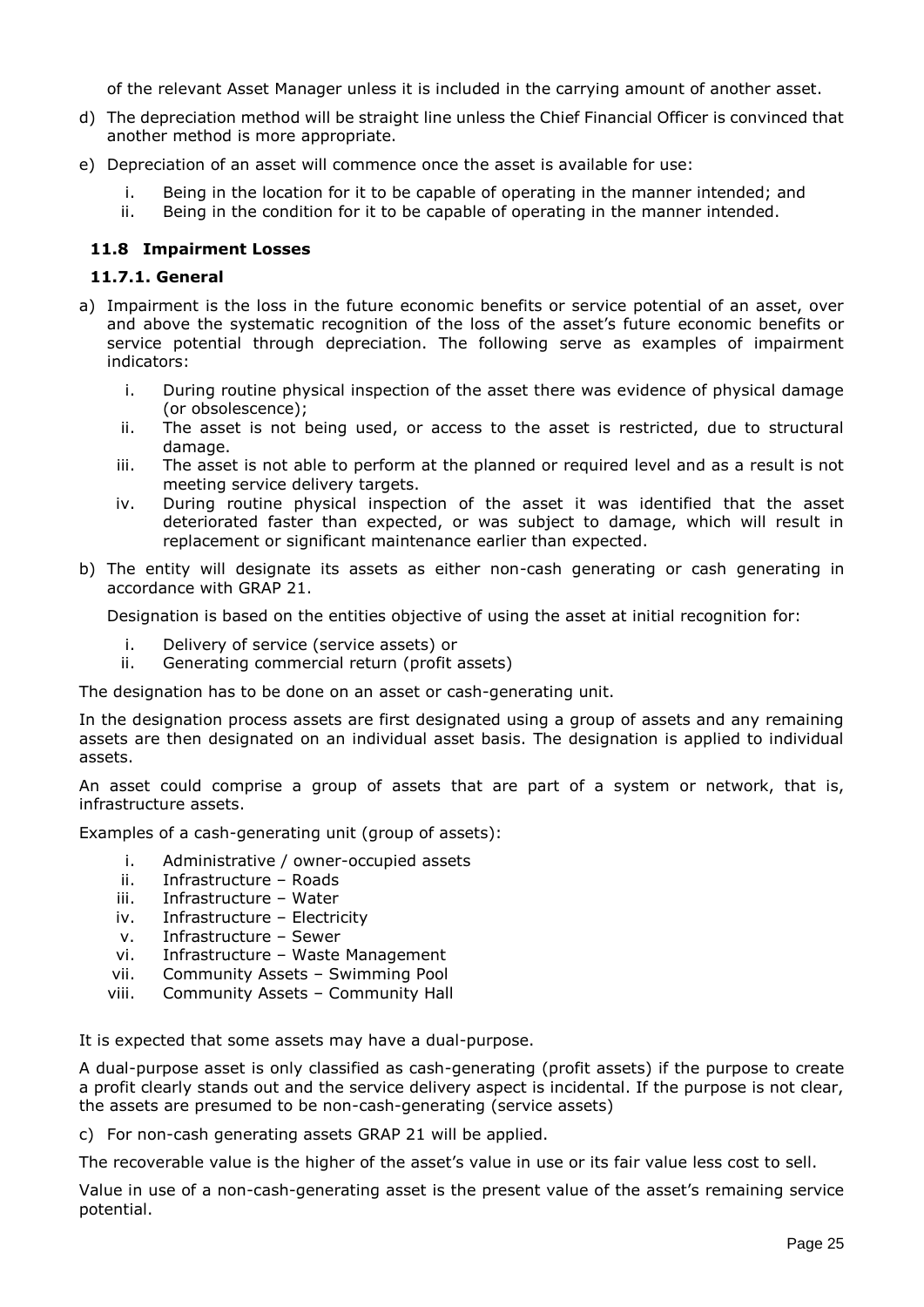d) For cash generating assets GRAP 26 will be applied.

The recoverable value is the higher of the asset's value in use or its fair value less cost to sell.

Value in use of a cash-generating asset is the present value of the estimated future cash flows expected to be derived from the continuing use of an asset and from its disposal at the end of its useful life.

e) The impairment amount is calculated as the difference between the carrying value and the recoverable value.

Where the recoverable amount is less than the carrying amount, the carrying amount should be reduced to the recoverable service amount by way of an impairment loss. The impairment loss should be recognised as an expense when incurred unless the asset is carried at re-valued amount.

If the asset is carried at a re-valued amount the impairment should be recorded as a decrease in the revaluation reserve. Where immovable property, plant and equipment surveys are conducted, the recoverable service value is determined using the depreciated replacement costs method by assessing the remaining useful life.

#### **11.7.2 Policy**

Assets shall be inspected as part of annual verifications for impairment indicators. Impairment of assets shall be recognised as an expense, unless it reverses a previous revaluation in which case it should be charged to the Revaluation Surplus. The reversal of previous impairment losses recognised as an expense is recognised as income.

#### <span id="page-25-0"></span>**11.9 Initial Determination of Useful Life**

- a) Each Asset Manager needs to determine the useful life of a particular item or class property, plant and equipment through the development of a strategic asset management plan that forecasts the expected useful life of that asset. This should be developed as part of the Pre-Acquisition Planning that would consider the following factors:
	- i. The operational, maintenance, renewal and disposal program that will optimize the expected long-term costs of owning that asset;
	- ii. Economic obsolescence because it is too expensive to maintain;
	- iii. Functional obsolescence because it no longer meets the municipalities needs;
	- iv. Technological obsolescence;
	- v. Social obsolescence due to changing demographics;
	- vi. Legal obsolescence due to statutory constraints; and
	- vii. Technological obsolescence.
- b) A schedule of recommended useful lives is included as an annexure. These should be used as a guide to the minimum useful lives only because actual asset lives experienced greatly exceed those recommend lives.
- c) Spares purchased specifically for a particular asset, or class of assets, and which would become redundant if that asset or class was retired or use of that asset or class was discontinued, must be considered to form part of the historical cost of that asset or class. The depreciable amount of such spares must be allocated over the useful life of the asset or class.

#### <span id="page-25-1"></span>**11.10 Review of Residual Value and Useful Life**

- a) The residual value and useful life of an item property, plant and equipment should be reviewed annually and if expectations are significantly different from previous estimates, the depreciation charge for the current and future periods should be adjusted.
- b) This review should be done by the Asset Manager in conjunction with the impairment review.
- c) The Table of Useful Lives is included as an annexure of this policy. These should be used as a guide to the minimum useful lives.
- d) The municipality applies a Scrap value of 5% to vehicles

#### <span id="page-25-2"></span>**11.11 Review of Depreciation Method**

a) The depreciation method applied to property, plant and equipment should be reviewed annually, and if there has been a significant change in the expected pattern of economic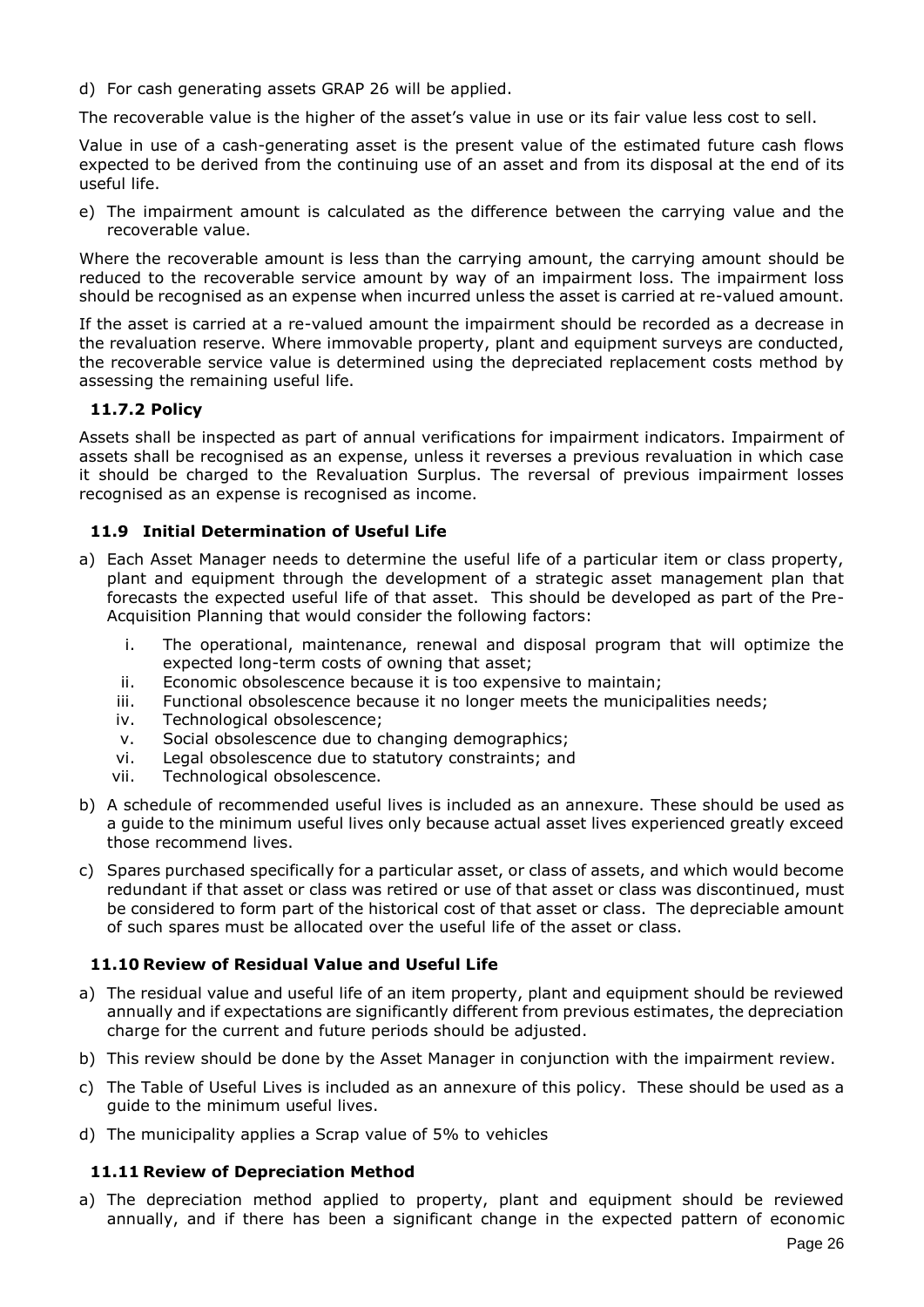benefits or potential service delivery from those assets, the method should be changed to reflect the changed pattern.

b) When such a change in depreciation method is necessary the change should be accounted for as a change in according estimate and the depreciation charge for the current future periods should be adjusted.

#### <span id="page-26-0"></span>**11.12 Subsequent Expenditure on Property, Plant and Equipment**

- a) Subsequent expenditure relating to an item of property, plant and equipment that has already been recognised should be added to the carrying amount of the asset when it is probable that future economic benefits or potential service delivery, in excess of the originally assessed standard of performance of the existing asset, will flow to the Municipality.
- b) All other expenditure should be recognised as an expense in the period in which it occurred.
- c) Before allowing the capitalisation of subsequent expenditure, the Chief Financial Officer must be satisfied that this expenditure significantly:
	- i. Increases the life of that asset beyond that stated in the Asset Register, or
	- ii. Increases the quality of service of that asset beyond the existing level of service, or
	- iii. Increases the quantity of services that asset can provide, or
	- iv. Reduces the future assessed costs of maintaining that asset.
- d) Expenditure that is proposed to be capitalized must also conform to recognition criteria for noncurrent assets and should also be appropriately included in the approved capital budget.
- e) Where it is desired to capitalize future component replacements, refurbishments or renewals, please refer to the section on major components in this policy.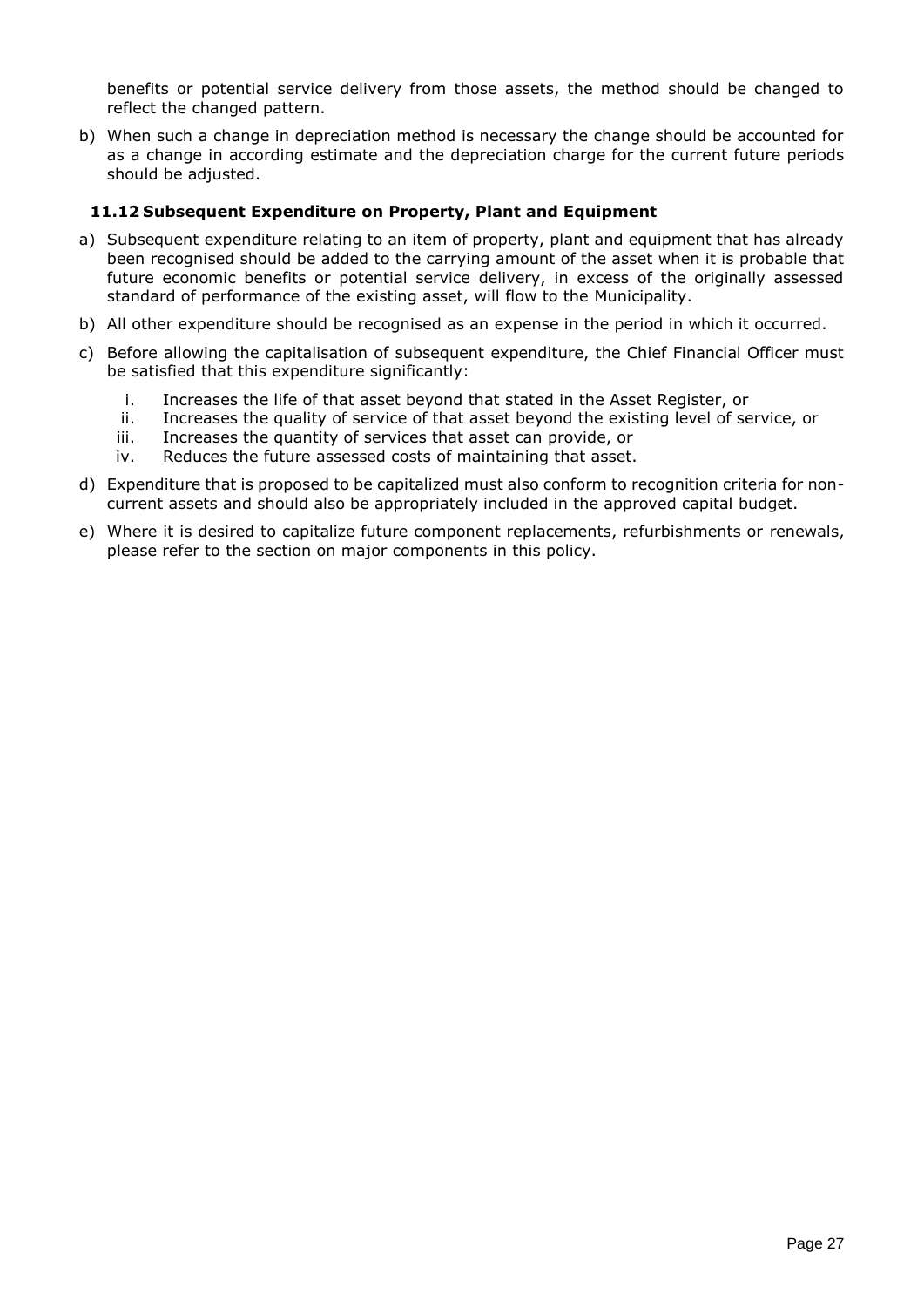#### <span id="page-27-0"></span>**11.13 Maintenance / Refurbishment**

- a) Expenditure related to repairs or maintenance of property, plant and equipment are made to restore or maintain the future economic benefits or service potential that a Municipality can expect from the asset.
- b) Refurbishment of works does not extend functionality or the life of the asset, but are necessary for the planned life to be achieved. In such cases, the value of the asset is not affected, and the costs of the refurbishment are regarded as operating expense in the statement of financial performance.
- c) Repairs or maintenance that are incurred to reverse the effect of impairment, and as a result extends or enhances the functionality may be capitalised.

#### <span id="page-27-1"></span>**11.14 Revaluation of Property, Plant and Equipment**

- a) The Municipality will not revalue property, plant and equipment under this current version of the asset management policy.
- b) The Accounting Standards Board is developing an accounting treatment for such revaluations. The Municipality will update this policy to include revaluation when the Accounting Standards Board has confirmed their treatment for revaluations.

#### <span id="page-27-2"></span>**11.15 Subsequent Increase in Recoverable Amount**

- a) A subsequent increase in the recoverable amount of an asset, previously written down due to a decline in the carrying amount should be written back when the circumstances and events that led to the write-down or write-off cease to exist and there is persuasive evidence that the new circumstances and events will persist for the foreseeable future.
- b) The amount written back should be reduced by the amount that would have been recognised as depreciation, had the write-down or write-off not occurred.

#### <span id="page-27-3"></span>**11.16 Accounting Treatment on Disposal**

- a) An item of property, plant and equipment should be eliminated from the balance sheet on disposal or when the asset is permanently withdrawn from use and no future economic benefits or potential service delivery are expected from its disposal.
- b) Gains or losses arising from the retirement or disposal of an item of property, plant and equipment should be determined as the difference between the actual or estimated net disposal proceeds and the carrying amount of the asset, and should be recognised as revenue or expense in the statement of financial performance.
- c) The fact that the fixed asset might be fully depreciated is in itself not a reason for disposal of the asset.

#### <span id="page-27-4"></span>**11.17 Selling of Assets**

- a) All assets earmarked for sale must be sold by public auction or tender and the following steps shall be followed:
	- i. A notice of the intention of the Municipality to sell the asset shall be published in a local newspaper;
	- ii. The Municipality shall appoint an independent appraiser to fix a minimum selling price;
	- iii. In the case of a public auction, the Municipality shall appoint an independent auctioneer to conduct the auction; and
	- iv. In the case of a tender, the prescribed tender procedures of the Municipality shall be followed.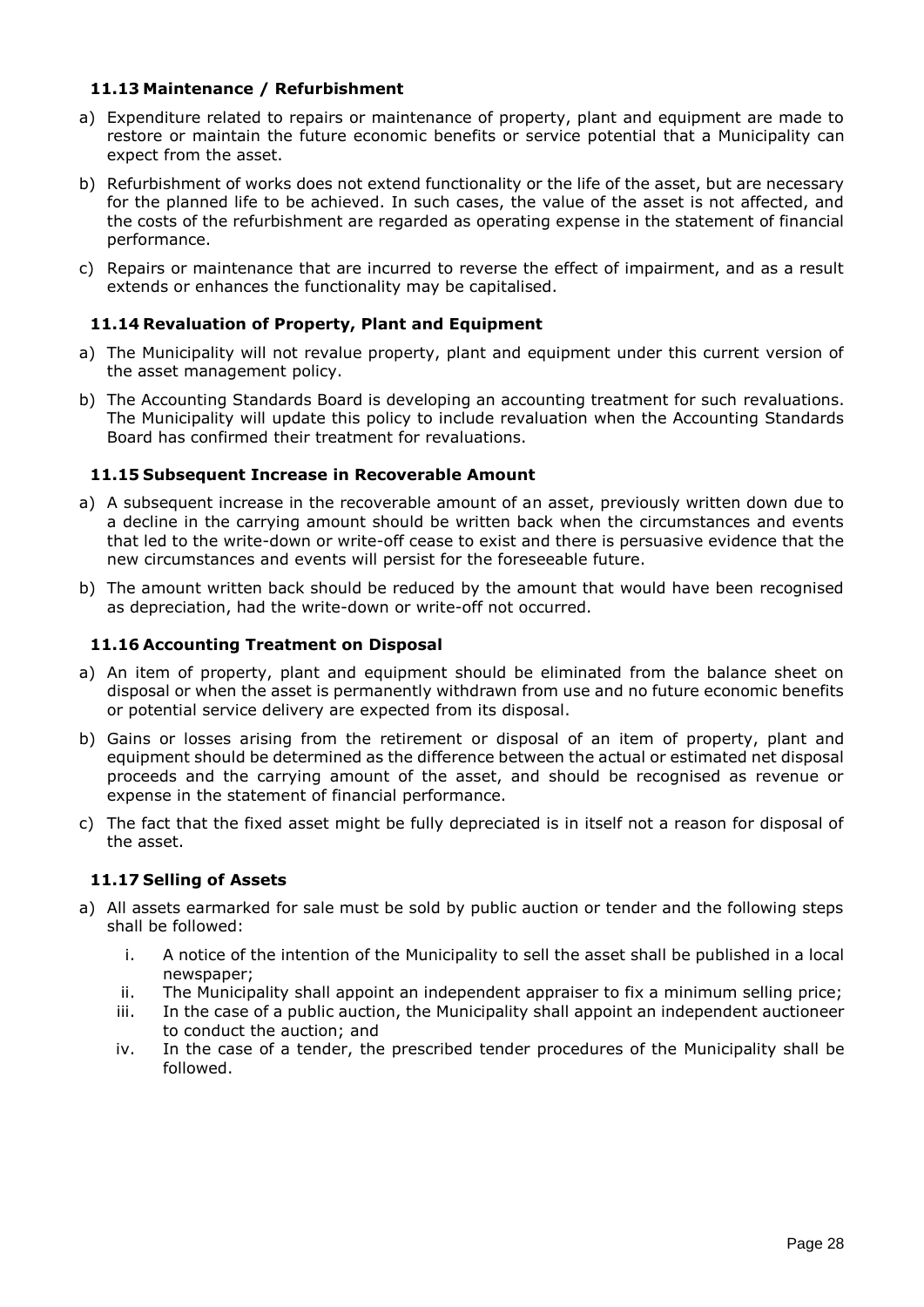#### <span id="page-28-0"></span>**12. FINANCIAL DISCLOSURE**

- a) The financial statements should disclose, in respect of each class of property, plant and equipment classified under the categories of infrastructure, community, heritage, investment properties and other assets:
	- i. The measurement bases used for determining the gross carrying amount. When more than one basis has been used, the gross carrying amount for that basis in each category should be disclosed;
	- ii. The depreciation methods used;
	- iii. The useful lives or the depreciation rates used;
	- iv. Depreciation charged in arriving at net surplus or deficit for the period;
	- v. The gross carrying amount and the accumulated depreciation at the beginning and the end of the period; and
	- vi. A reconciliation of the carrying amount at the beginning and end of the period-showing:
		- Additions;
		- **Disposal**;
		- Acquisition through business combinations;
		- **Increases or the decreases resulting from revaluations;**
		- Deductions in carrying amount;
		- Amounts written back;
		- Depreciation; and
		- Other movements.
- b) The financial statement should also disclose:
	- i. Whether or not, in determining the recoverable amount of items of property, plant and equipment, expected future cash flows have been discounted to their present values;
	- ii. The existence and amounts of restrictions on title and property, plant and equipment pledged as security for liabilities;
	- iii. The accounting policy for restoration costs relating to items of property, plant and equipment;
	- iv. The amount of expenditures on account of property, plant and equipment in the course of construction; and
	- v. The amount of commitments for the acquisition of property, plant and equipment.
	- vi. When items of property are stated at re-valued amounts, the financial statements should disclose:
	- vii. The basis used to revalue the assets;
	- viii. The effective date of revaluation;
	- ix. Whether an independent value was involved;
	- x. The nature of any indices used to determine replacement cost;
	- xi. The carrying amount of each class of property, plant and equipment that would have been included in the financial statements had the assets been carried at cost less depreciation;
	- xii. The revaluation surplus, detailing the movement for the period; and
	- xiii. The portion of the depreciation charge relating to the revaluation.
	- xiv. The carrying value of property, plant and equipment where construction or development has been halted either during the current or previous reporting period(s). The entity shall also disclose reasons for halting the construction or development of the asset and indicate whether any impairment losses have been recognised in relation to these assets.
	- xv. The carrying value of investment property where construction or development has been halted either during the current or previous reporting period(s). The entity shall also disclose reasons for halting the construction or development of the asset and indicate whether any impairment losses have been recognised in relation to these assets.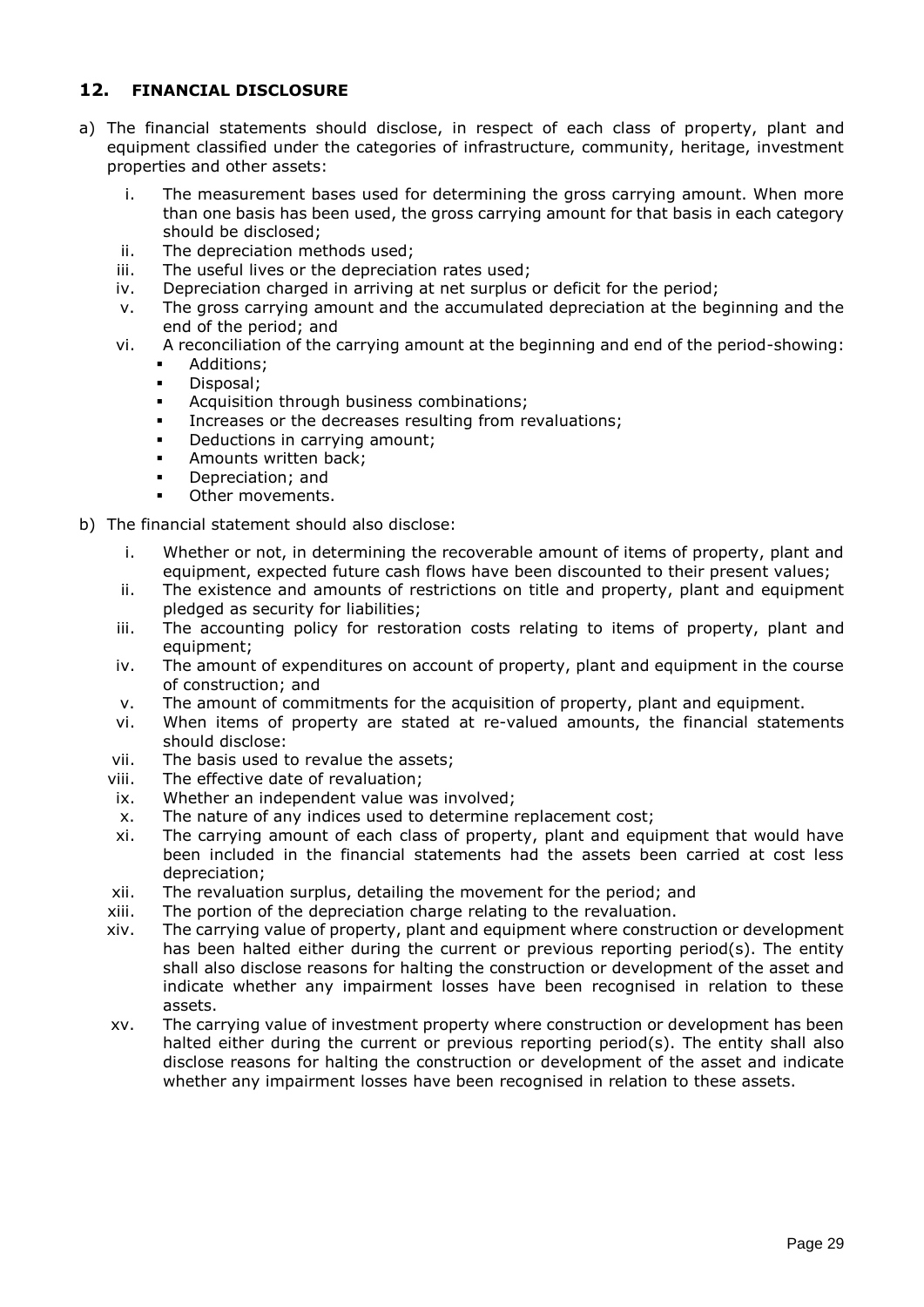#### <span id="page-29-0"></span>**13. ALIENATION OF ASSETS**

Paraphrase of section 14 of the municipal finance management act of 2003

- a) A Municipality may not alienate any capital asset required to provide a minimum level of basic municipal services.
- b) A Municipality may not alienate any other capital asset, provided:
	- i. The Council in a meeting open to the public, has first determined that the asset is not required to provide a minimum level of basic municipal services; and
	- ii. The Council has considered the fair market value of the asset and the economic and community value to be received in exchange for the asset.

#### <span id="page-29-1"></span>**14. DIRECTIVES AND PROCEDURES**

- a) Asset Management unit should ensure that this manual is kept up to date and is complied with at all times to effectively, efficiently and economically manage the assets.
- b) The manual should, in spite of the periodical updating, be reviewed formally once a year. Any necessary adjustments should be made and forwarded to the relevant parties. (However, it is still the responsibility of the Asset Controllers to ensure that they have the latest version of the manual).
- c) The manual shall be disseminated to all relevant stakeholders within the Municipality.
- d) The Chief Financial Officer or his / her nominee shall determine the training needs of various stakeholders with respect to the manual and arrange for appropriate training.
- e) Noncompliance to this Asset Management Policy and Procedures shall be reported to the appropriate level of management for appropriate application of the Municipality's disciplinary procedures.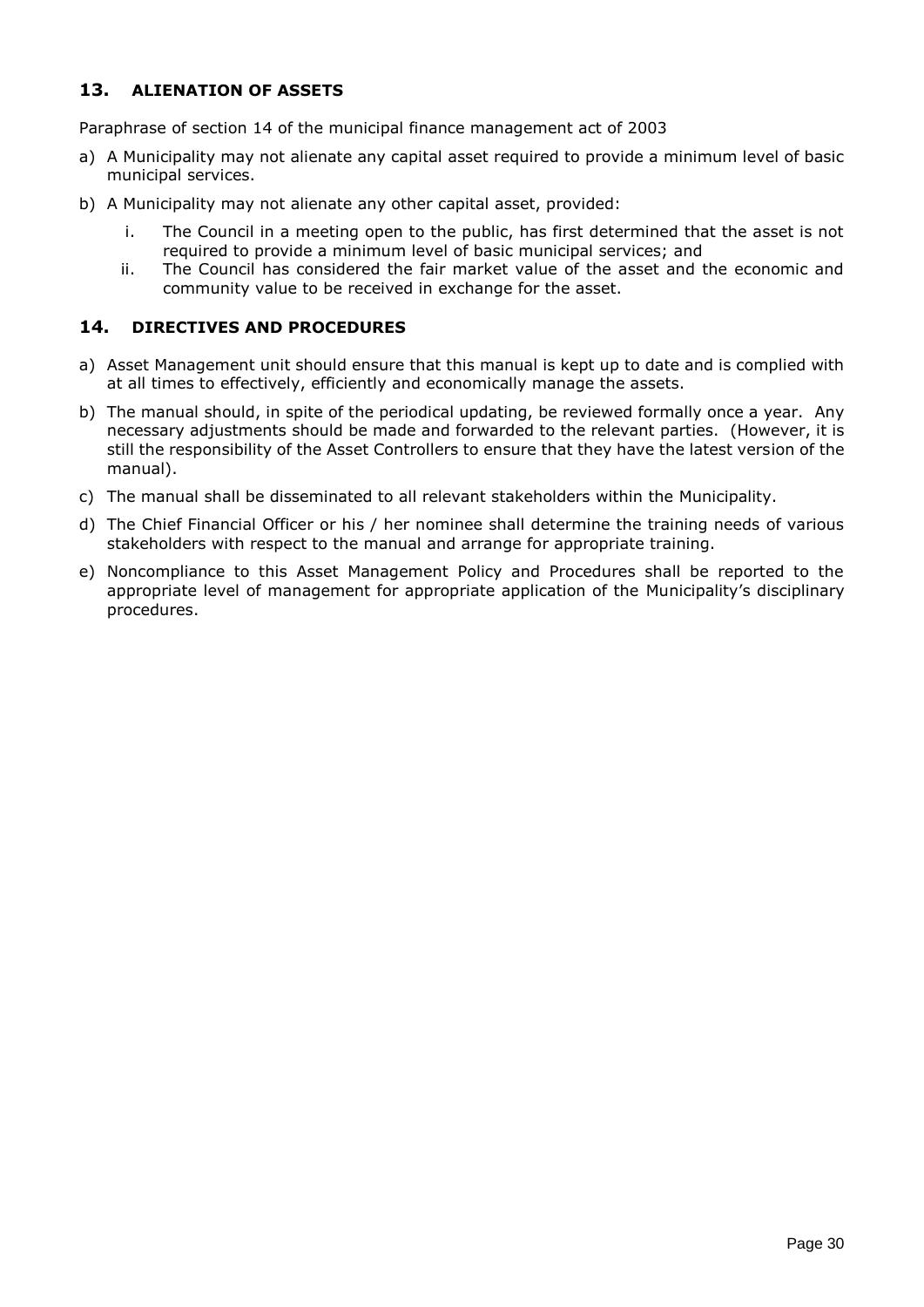#### <span id="page-30-0"></span>**16. ANNEXURE A: ASSET CATEGORY AND USEFUL LIFE**

| <b>Buildings</b>    | <b>Buildings</b>              | <b>Buildings</b>           | $25 - 50$ years   |
|---------------------|-------------------------------|----------------------------|-------------------|
| Heritage assets     | Heritage assets               | Heritage assets            | Not depreciated   |
| Infrastructure      | Civil structures              | Civil structures           | $15 - 50$ years   |
| Infrastructure      | Electricity                   | Distribution and cables    | $40 - 50$ years   |
| Infrastructure      | Electricity                   | Equipment                  | $15 - 45$ years   |
| Infrastructure      | Electricity                   | Public lighting            | $30 - 40$ years   |
| Infrastructure      | Mechanical equipment          | Mechanical equipment       | $10 - 20$ years   |
| Infrastructure      | Other                         | <b>External facilities</b> | $7 - 30$ years    |
| Infrastructure      | Roads                         | <b>Bridges</b>             | $30 - 80$ years   |
| Infrastructure      | Roads                         | Furniture                  | $8 - 80$ years    |
| Infrastructure      | Roads                         | Structure                  | $10 - 50$ years   |
| Infrastructure      | Roads                         | Traffic management         | $10 - 15$ years   |
| Infrastructure      | Sewerage                      | Pipelines                  | $40 - 50$ years   |
| Infrastructure      | Sewerage                      | Pump stations              | $10 - 55$ years   |
| Infrastructure      | Solid waste                   | Bins and disposal          | $10 - 20$ years   |
| Infrastructure      | Sports-<br>and<br>playgrounds | Sports- and playgrounds    | $10 - 40$ years   |
| Infrastructure      | Stormwater                    | Drainage constructed       | $50 - 70$ years   |
| Infrastructure      | Stormwater                    | Drainage unlined           | $10 - 15$ years   |
| Infrastructure      | Water                         | Dams and reservoirs        | $50 - 80$ years   |
| Infrastructure      | Water                         | Other                      | $15 - 20$ years   |
| Infrastructure      | Water                         | Pipes and grids            | $50 - 90$ years   |
| Infrastructure      | Water                         | Pumps and tanks            | $15 - 20$ years   |
| Intangible assets   | Intangible assets             | Computer software          | $3 - 5$ years     |
| Intangible assets   | Intangible assets             | Rights                     | Not depreciated   |
| Intangible assets   | Intangible assets             | Systems (annual license)   | Not capitalised   |
| Investment property | Investment property           | Investment property        | Not depreciated   |
| Land                | Land                          | Land                       | Not depreciated   |
| Land                | Quarry                        | Quarry                     | Per expert report |
| Other assets        | Emergency equipment           | Emergency equipment        | $5 - 10$ years    |